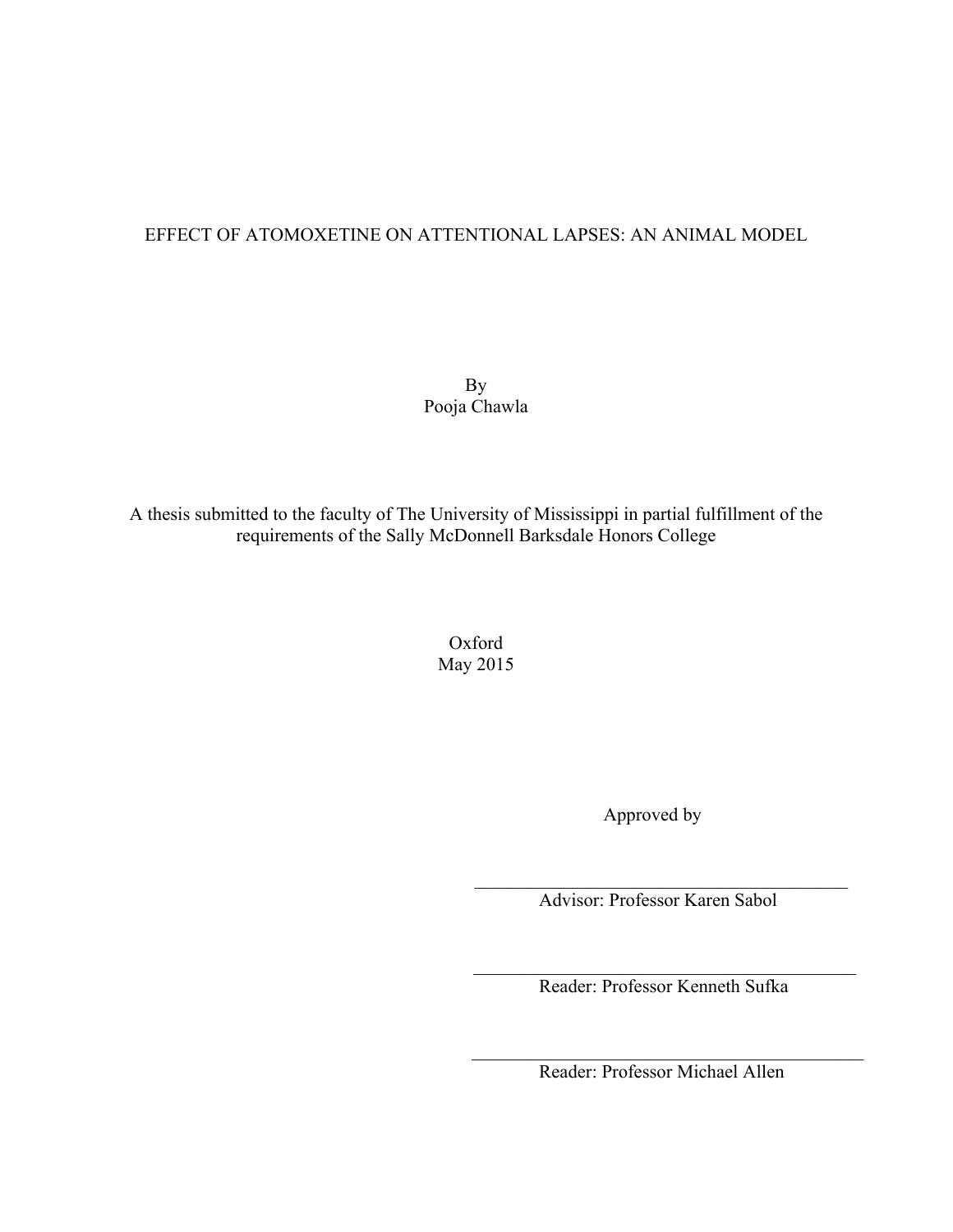## © 2015 Pooja Chawla ALL RIGHTS RESERVED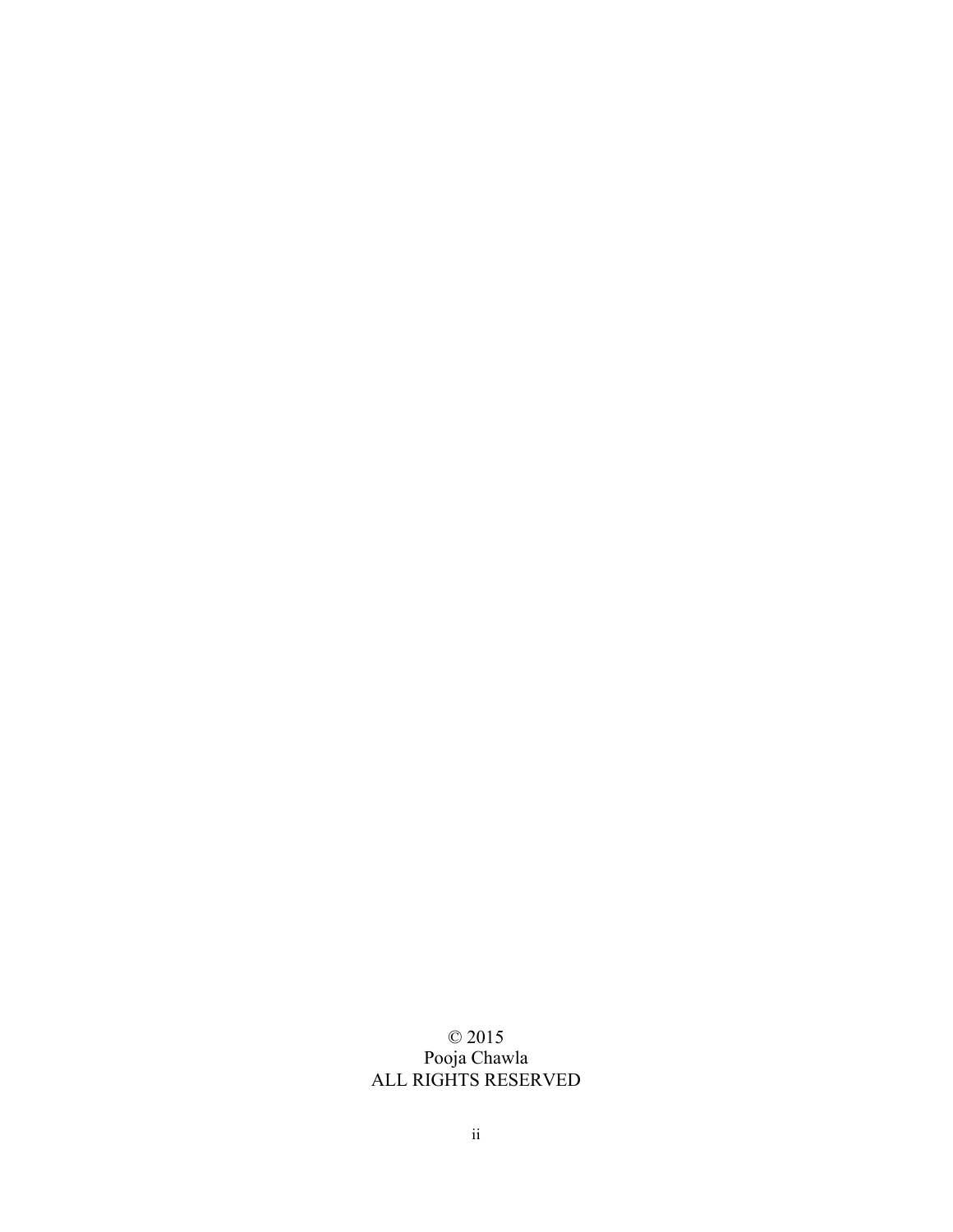## ACKNOWLEDGEMENTS

I would like to thank my advisor, Dr. Sabol, for allowing me to work in her lab for the past year. I could not have completed this project without her guidance and support. I have learned much more about my capabilities and myself as a researcher through this entire experience.

Furthermore, I would also like to express gratitude to the Sally McDonnell Barksdale Honors College for the multitude of opportunities it has provided me as an undergraduate student. My college experience would not have been the same without the academic and moral support extended by the honors college.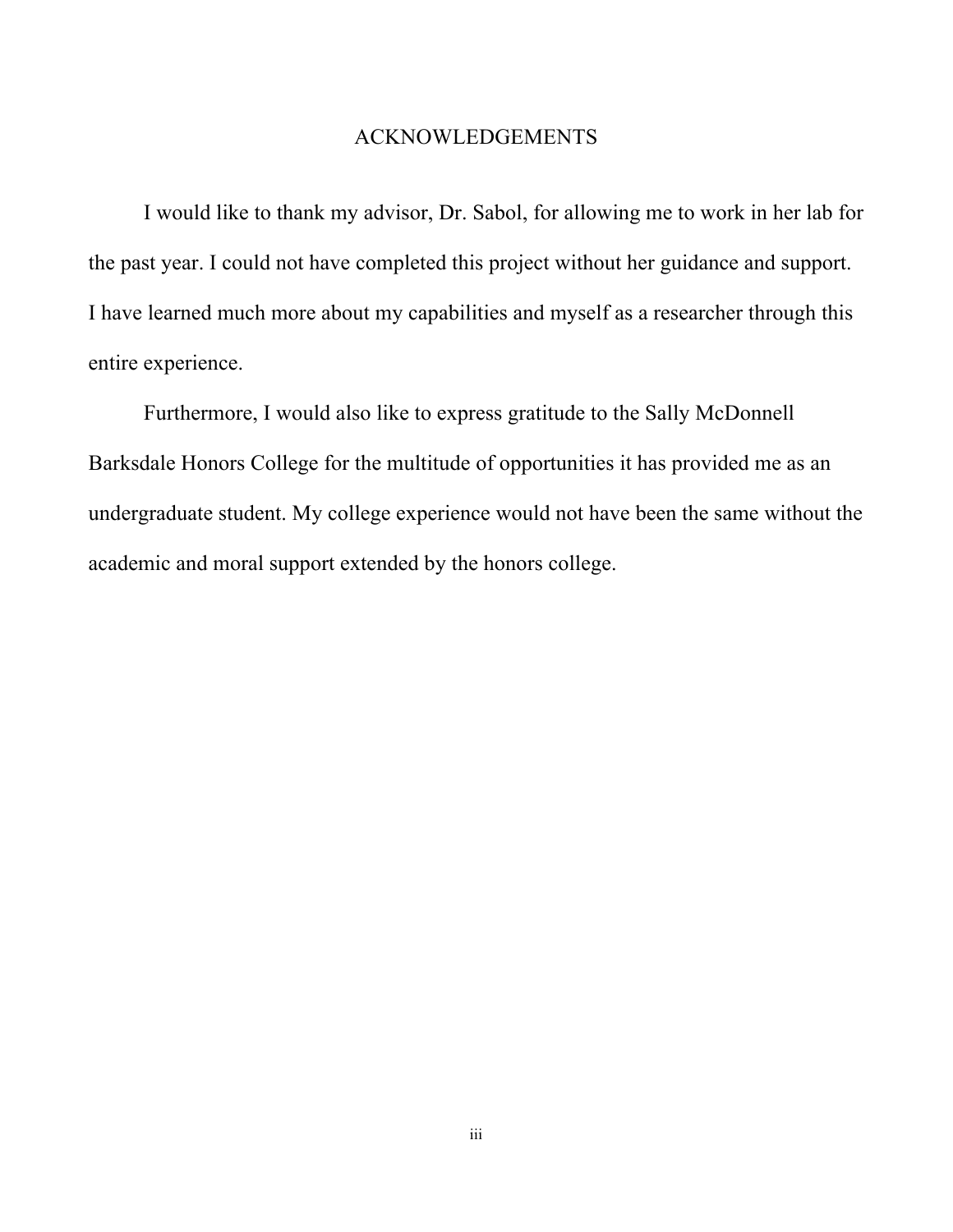## ABSTRACT

Atomoxetine (ATX) is a non-stimulant drug that has been used to treat symptoms of ADHD, including lapses of attention. These attentional lapses are depicted as a longer, positive skew in a reaction time distribution comprised of a normal and an exponential curve. The central tendency is thought to represent sensory-motor processing; while the positive skew is thought to be caused by attentional lapses in animal models. This positive skew is larger in individuals with ADHD and is thought to be a result of an increased number of attentional lapses. In the animal model used in this experiment reaction time is divided into initiation time and movement time, and further divided into the mode and deviation from the mode (DevMode) of the initiation time distribution. The DevMode represents the positive skew of the initiation time distribution. The aim of this experiment was to study the effect of atomoxetine on each of these measures. Rats were trained using a 2-choice reaction time task. The effects of ATX (vehicle, 0.1, 0.5, and 1.0 mg/kg) on the mode and DevMode were observed. Increasing the dose of ATX did not have a significant effect on the measure of mode. However, a significant decrease of DevMode occurred at 1.0 mg/kg dose of ATX. This study provides further evidence that the mode and skew of initiation time distribution are associated with different behavioral processes. The results support the idea that this task can be used as an animal model for attentional lapses as observed in ADHD.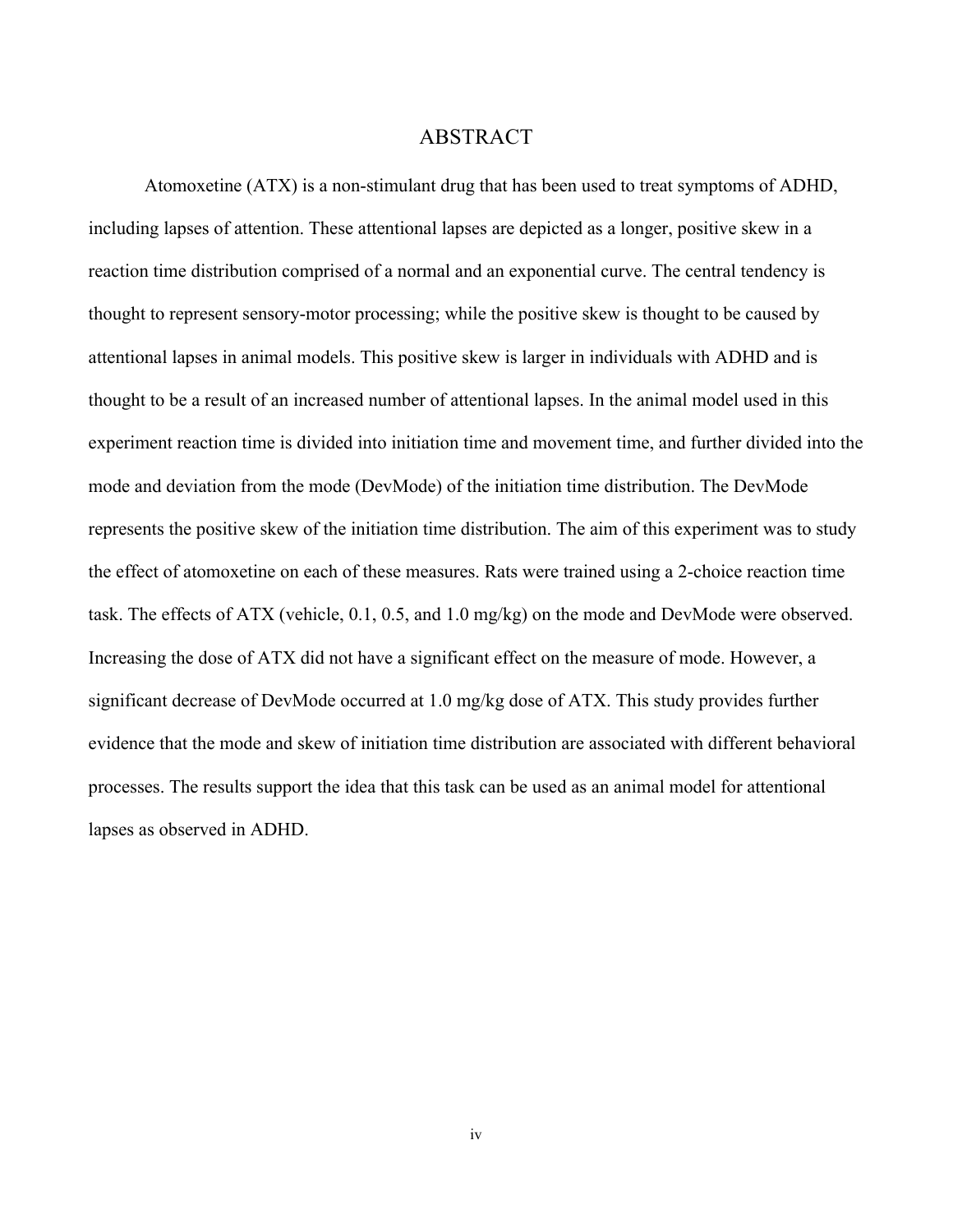# TABLE OF CONTENTS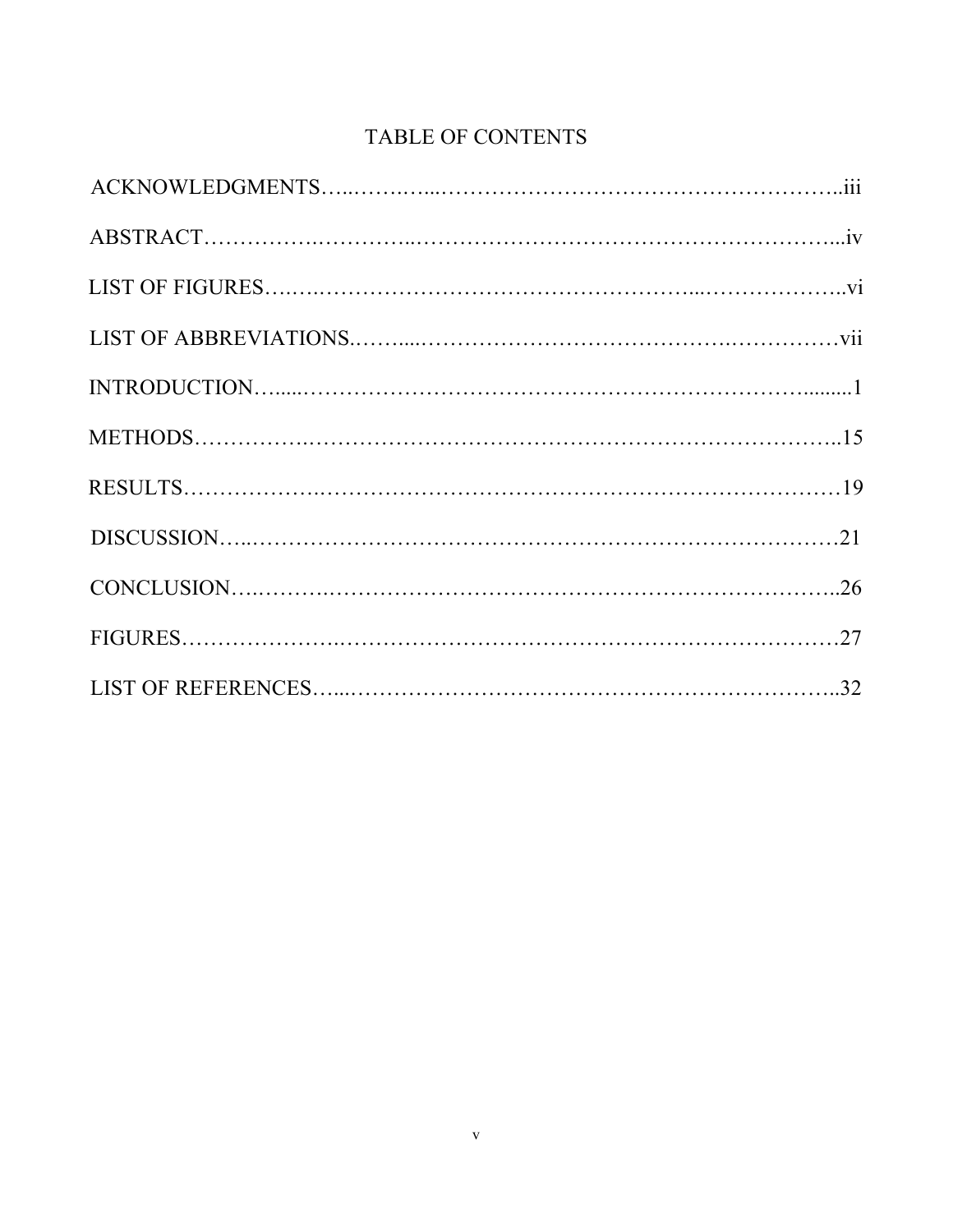# LIST OF FIGURES

| FIGURE 4: Effect of Atomoxetine on Rate of Premature Initiations30 |  |
|--------------------------------------------------------------------|--|
| FIGURE 5: Effect of Atomoxetine on Rate of Premature Responses31   |  |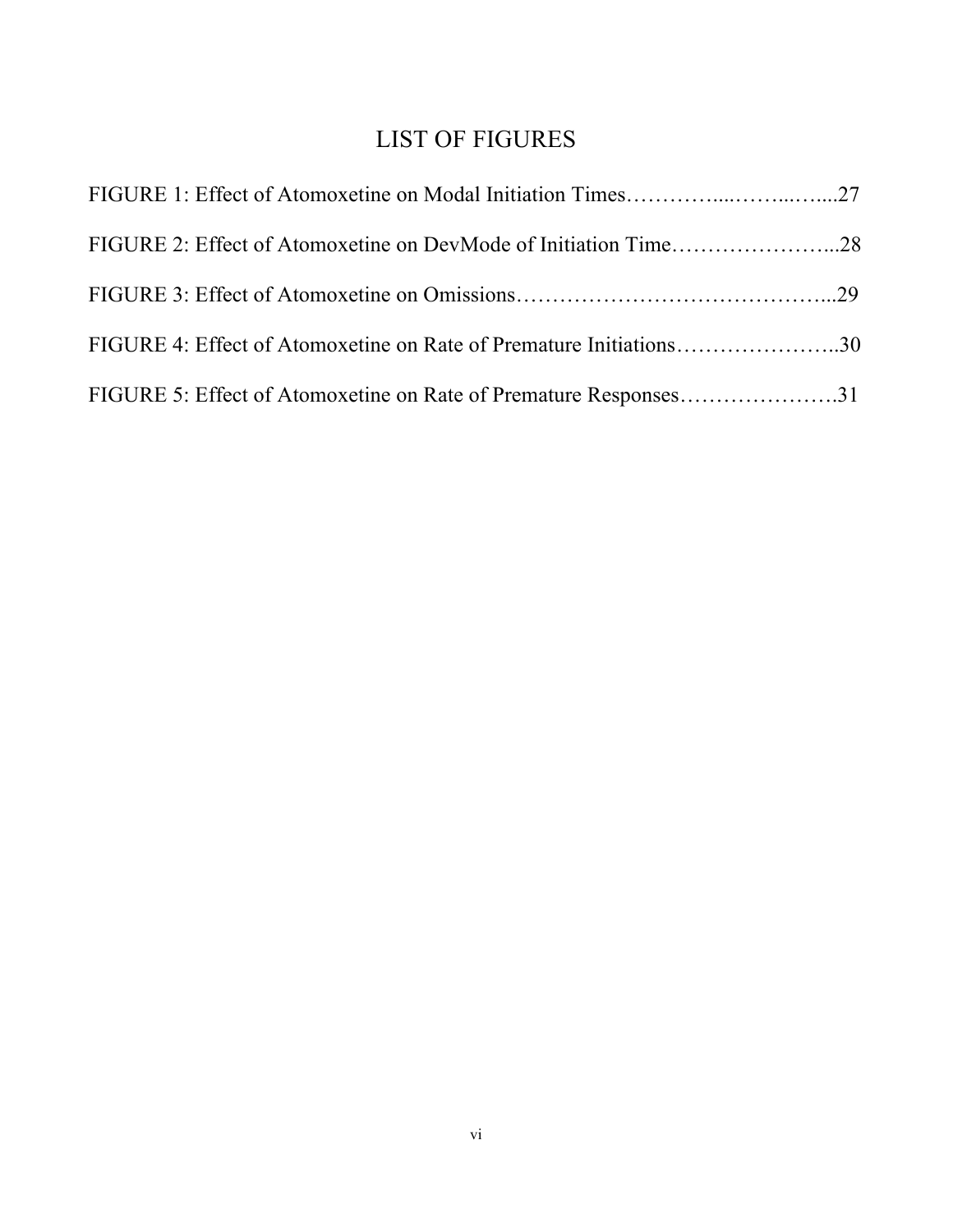# LIST OF ABBREVIATIONS

| <b>ADHD</b> | Attention-Deficit/Hyperactivity Disorder |
|-------------|------------------------------------------|
| <b>ATX</b>  | Atomoxetine                              |
| DA          | Dopamine                                 |
| <b>DAT</b>  | Dopamine Transporter                     |
| <b>NET</b>  | Norepinephrine Transporter               |
| <b>NE</b>   | Norepinephrine                           |
| <b>PFC</b>  | <b>Prefrontal Cortex</b>                 |
| 5CSRTT      | 5-choice Serial Reaction Time Task       |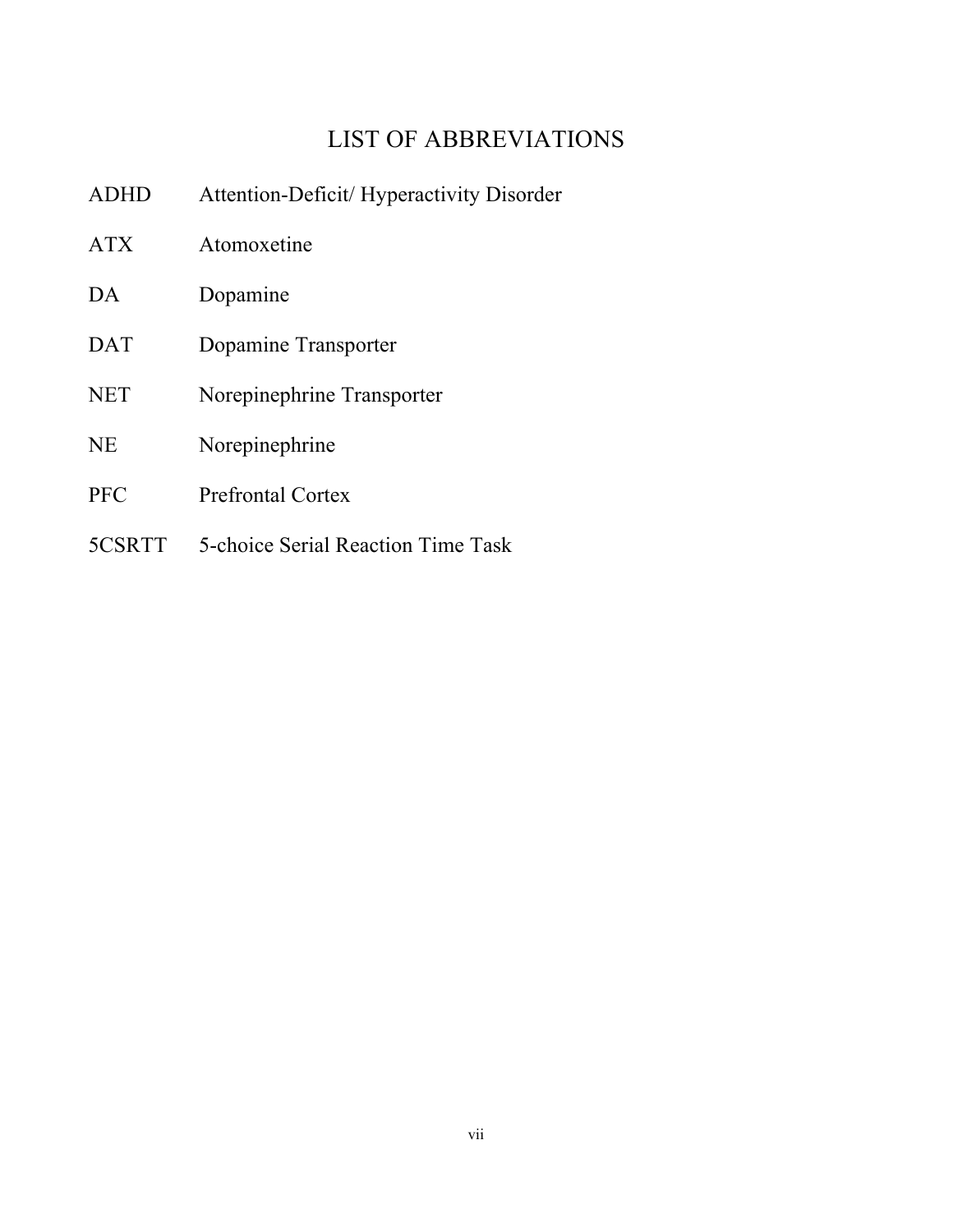## INTRODUCTION

#### Symptoms of ADHD

Attention deficit- hyperactivity disorder (ADHD) is becoming an increasing problem among individuals. The main symptoms of ADHD include inattention and hyperactivity. In adolescents, this disorder causes individuals great difficulty in completing tasks that require long periods of inactivity, such as sitting still and paying attention in the classroom (Turner et al., 2013) Quantitatively, the children with ADHD demonstrate increased reaction time variability during timed tasks (Tamm, 2012). The response time distributions of the ADHD children are distinguished from those of control children by the presence of a greater number of slow responses, but not an overall pattern of slow responses.

#### Introduction to Ex-Gaussian Analysis

The ex-Gaussian distribution curve is characterized as a combination of a Gaussian and exponential curve. The three components of an ex-Gaussian distribution include mu, sigma, and tau. Mu and sigma are the mean and standard deviation of the normal component, respectively. Tau is the mean of the exponential distributional elements, and the measure of reaction time variability (Leth-Steenson et al., 2000).

A longer tail is a depiction of an increased number of slower responses and is believed to represent occasional lapses in attention among subjects. On an ex-Gaussian distributional model, the tail of the reaction time distribution is longer for individuals with ADHD than for the control subjects. An attentional lapse is defined as a temporary and often brief shift of conscious attention away from some primary task to unrelated internal information processing (Cheyne et al., 2010). Specifically, the attentional lapses are unique to each individual and are referred to as inconsistencies, and are defined as within-person variability in performance on a single task measured on multiple occasions, either across

1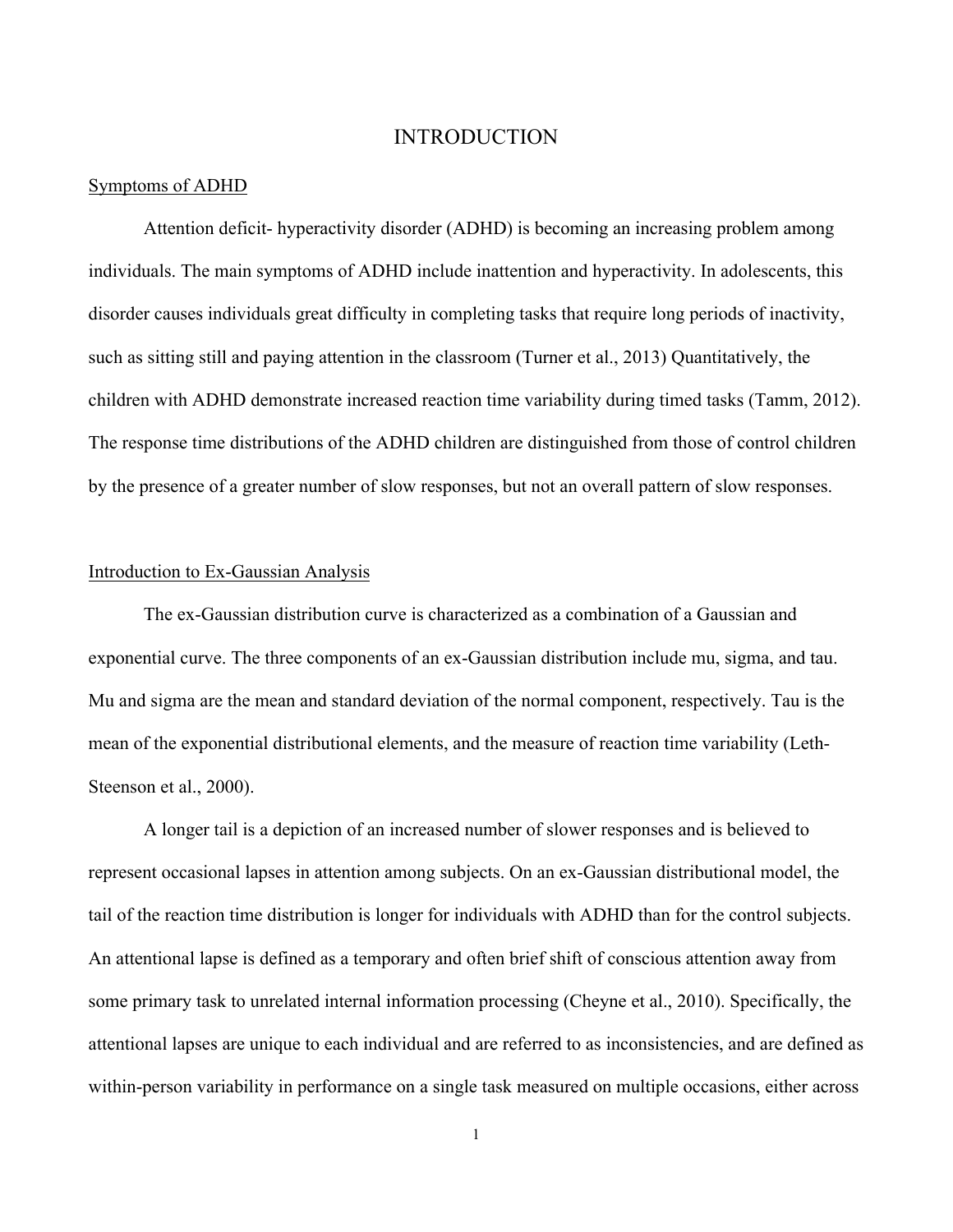testing sessions or across separate trials within the same testing session (Hultsch et al., 2002)

#### Selectivity of Atomoxetine

Atomoxetine, a non-stimulant drug commonly used to alleviate symptoms of ADHD, acts as a selective norepinephrine transporter (NET) inhibitor. Activation of the noradrenergic pathway has been known to increase attention, especially in the arousal and maintenance of attention on a single object/task (Biederman & Spencer, 1999) In 2002, Bymaster and colleagues obtained results showing increased levels of norepinephrine (NE) and dopamine (DA) in the prefrontal cortex. NE levels were raised to a peak value of 290  $\pm$  33% of basal concentrations after administration of 3.0 mg/kg dose of ATX, and DA levels were raised to  $323 \pm 17\%$  of basal levels (Bymaster et al., 2002). The increase in DA at the 0.3-mg/kg dose is approximately 160 % of baseline, whereas NE is increased to 290 % of the baseline. At doses lower than 0.3 mg/kg ATX one might expect an even smaller effect on DA accumulation. It is suggested that NETs nonselectively uptake DA in the prefrontal cortex, as well as NE. Unlike stimulants, atomoxetine does not increase dopamine levels in other structures such as the nucleus accumbens or striatum (Bymaster et al., 2002). Both, the stimulant and non-stimulant medications have similar effects on the cortex, but different effects on the subcortical structures (Robinson et al., 2008).

#### Human Studies Using Atomoxetine

Research assessing the role of atomoxetine on attentional lapses in humans has been limited. In a study conducted in 2011, Kratz concluded that children with ADHD had increased reaction time medians and variability during an attention network test (ANT). Kratz and colleagues utilized a version of the flanker paradigm (a version of the stroop task) combined with cue processing. The subjects of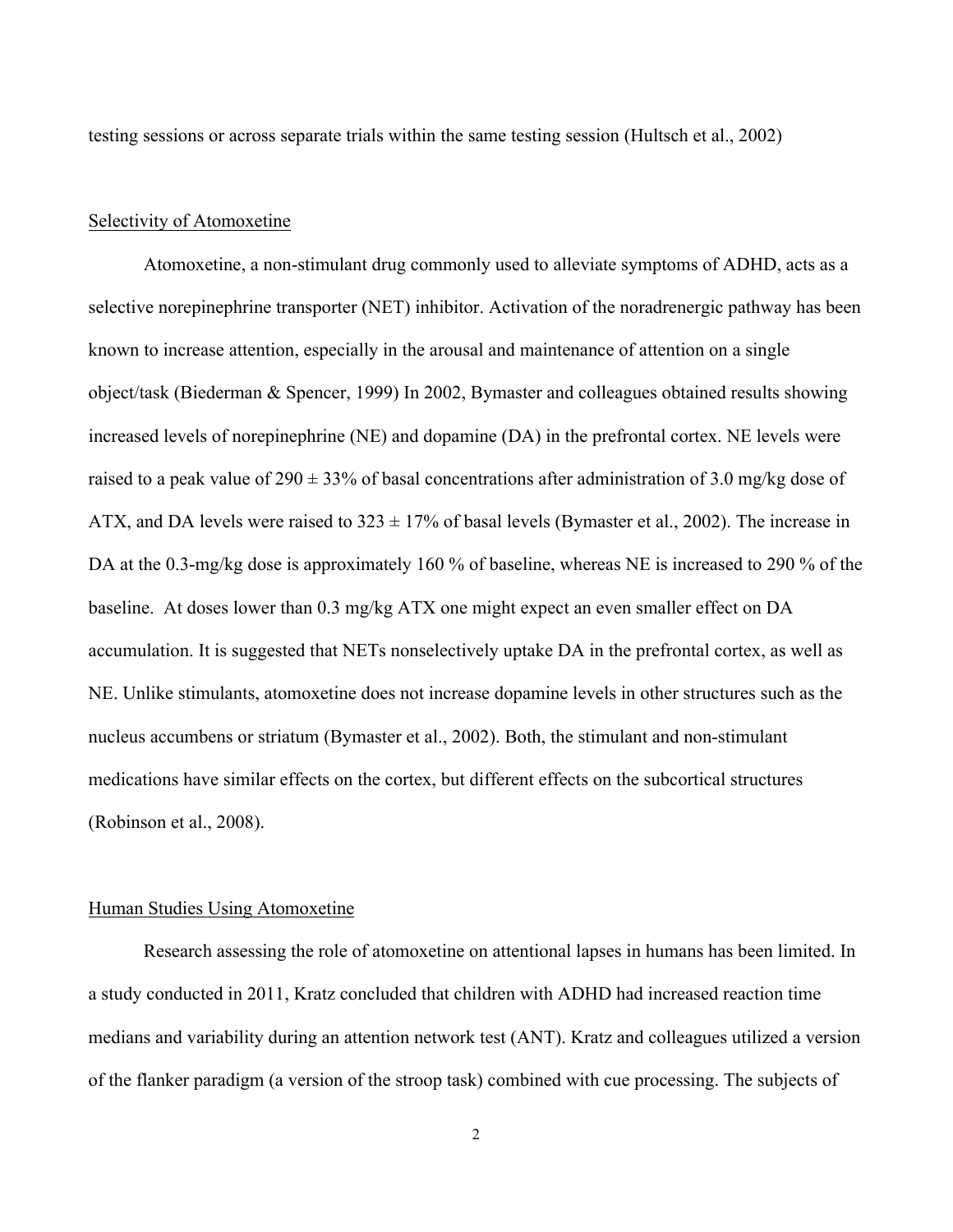this study included two groups of children – one experimental group consisting of individuals with ADHD, and another with typically developing children. Each of these groups was presented with a congruent and an incongruent version of the stimuli. The dependent measures of attention included: number of hits, median reaction time (RT), and variability of RT, among a few others. The ADHD group showed higher variability of reaction times while completing this task when compared to the typically developing control group (Kratz et al., 2011). Kratz replicated this study in 2012, but administered either atomoxetine or methylphenidate to the novel experimental group with ADHD. The dependent measures of attention remained the same.

Overall, atomoxetine had a significant effect on each of these measures when compared to baseline. It increased the total number of hits, while decreasing both, the median reaction time and variability of the reaction times (Kratz et al., 2011,2012). A decrease in the variability of reaction times can be interpreted as a decrease in inconsistency as defined by Hultsch and colleagues (Hultsch et al., 2004). On an ex-Gaussian reaction time distribution, this decrease in inconsistency would be seen as a decrease in tau, or the size of the tail, as suggested by Leth-Steensen (Leth –Steensen et al., 2000).

Kratz conducted research based on the Attention Network Theory, proposed by Posner and Peterson, which suggests three different networks of attention, each associated with a different neurotransmitter. The alerting network (consisting of the locus coeruleus, parietal and right frontal cortex) is modulated by noradrenaline. The orienting network (frontal eye fields, superior colliculus, temporal parietal junction and superior parietal cortex) is modulated by acetylcholine, and the conflict network (basal ganglia, anterior cingulate and lateral ventral prefrontal cortex) is modulated by dopamine. Atomoxetine was shown to have an effect on both the orienting network and the conflict network. This provides support for the idea that atomoxetine may act in a nonselective manner on these dopaminergic receptors at certain doses, along with noradrenergic receptors (Kratz et al., 2012). This

3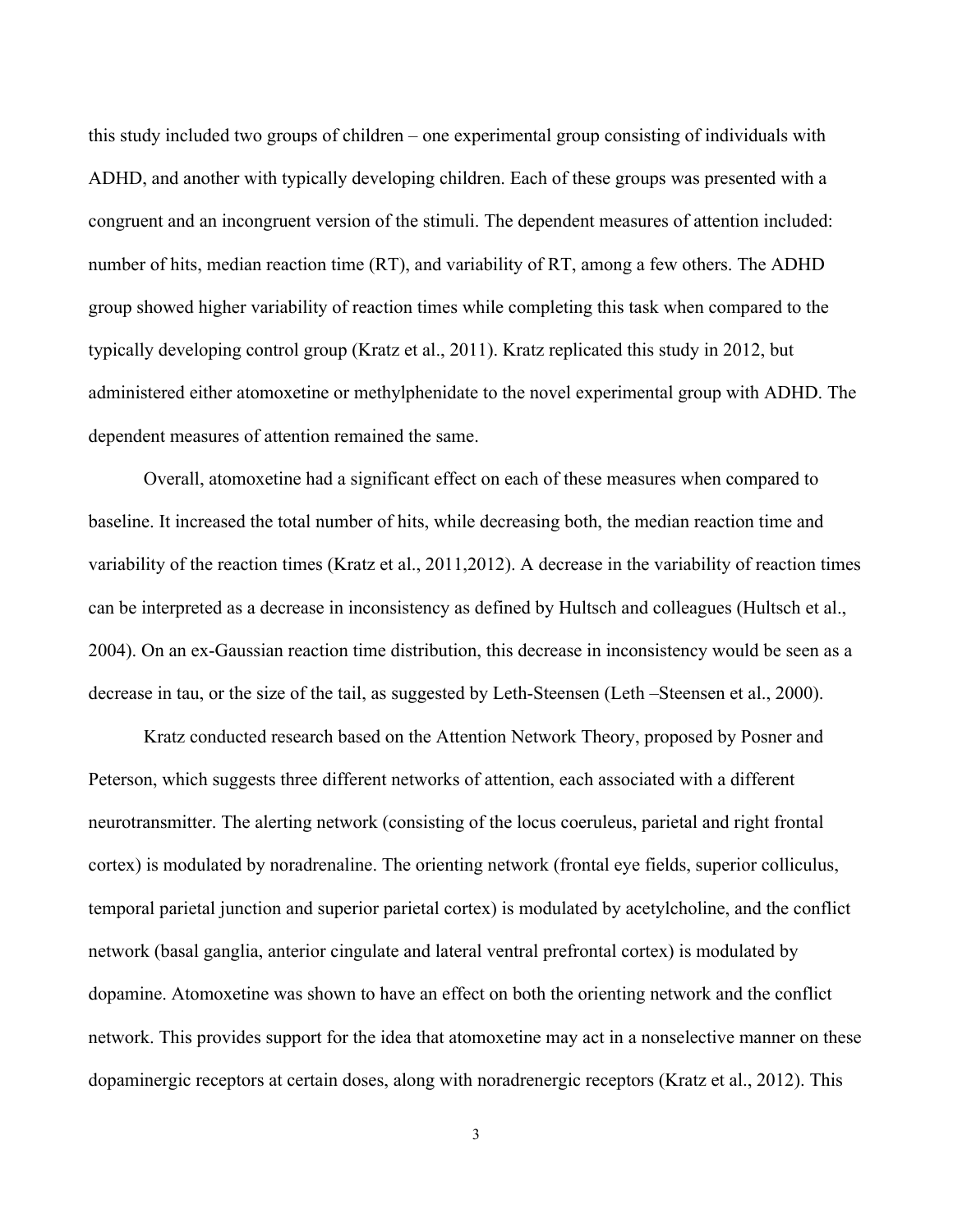suggests that both norepinephrine and dopamine are important neurotransmitters in relation to attention.

#### Animal Models of Attention

Studies of atomoxetine's effects on attention have been conducted on animal models of attention, mainly rats. The typical task that has been used in order to measure attention has been the 5 choice serial reaction time task (5CSRTT) (Navarra et al., 2008; Robinson et al.,2008, 2012; Koffarnus et al., 2011; Sun et al., 2012; & Wilson et al., 2012). Some researchers have used other tasks as well – lateralized reaction time task (Jentsch, 2009) and a two-choice visual reaction time task (Sabol et al., 2003).

The 5-choice serial reaction time task is conducted in an operant chamber in which there are 5 nose-poke apertures located horizontally across one wall, and a magazine at the opposite wall. The magazine is the location at which a food reward is dispensed. Each of these apertures has a light located above it, which acts as the visual stimuli throughout the task. The trial typically starts with a food pellet being dispensed into the magazine. After a set time (controlled by the experimenter), a light above one of the apertures is illuminated. Upon illumination, the rat is required to make a nose-poke in the corresponding aperture. Another trial begins as another food pellet is dispensed in the magazine on the opposite wall (Navarra et al., 2008; Robinson et al.,2008, 2012; Koffarnus et al., 2011; Sun et al., 2012; & Wilson et al., 2012).

The 5CSRTT tests the focused attention of animals by measuring factors such as: percent correct responses, premature responses, and omissions. 'Correct responses', reported as a percentage of the total responses made, is simply the number of times the rat makes a nose-poke in the correct aperture. Premature responses include the subject making a nose poke into an aperture before a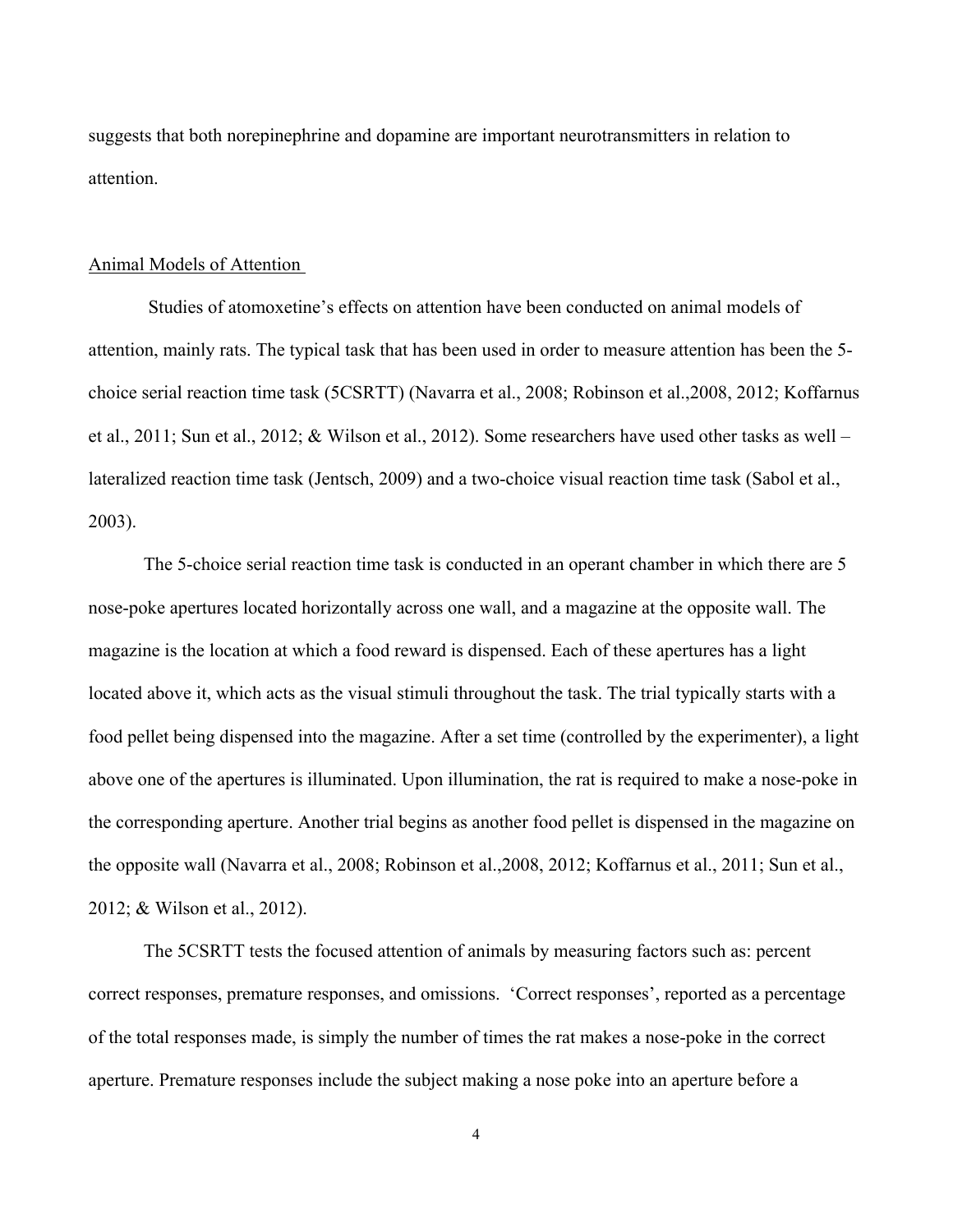stimulus has been presented. An omission is recorded when the subject fails to make a nose poke throughout the entire trial(Navarra et al., 2008; Robinson et al.,2008, 2012; Koffarnus et al., 2011; Sun et al., 2012; & Wilson et al., 2012). .

Another task previously used in atomoxetine research on animals is the lateralized reaction time task. In this task, the rat waits for a target stimulus light to be presented to either their right or left while placing its nose in the center nosepoke hole for a predetermined, variable amount of time. The variability of the fixation time and the uncertainty of where the target will be presented requires the rat to divide its attention between the two areas (Jentsch et al., 2009).

Both tasks involve the subject making a nose poke in the aperture over which a target stimulus light is illuminated. In the5CSRTT, the target is presented after the rat retrieves a food pellet on the opposite side of the operant chamber. This increases the odds of the rat not facing the appropriate direction. This differs from the two-choice reaction-time task in which the subject is already facing the wall where the nose-poke apertures are located. The orientation of the rat allows it to divide its attention between two locations where the target stimulus may appear. Another self-evident difference is the number of choices presented to the rats. As inferred from the name, the 5CSRTT includes five areas that the subject must focus on, whereas the two-choice reaction-time task only offers two. Overall, it can be concluded that the 5CSRTT demands more control over attention on the part of the subject, as compared to the two-choice reaction-time task, but introduces more variability within the reaction times.

A 2-choice visual reaction time task is also used by Sabol and colleagues, but differs from Jentsch's in several ways (Sabol et al., 2003). These differences require different data analysis procedures (discussed below) to be implemented. Another key difference between the two tasks is the length of time that the target stimulus is presented. In Jentsch's lateralized reaction time task, the target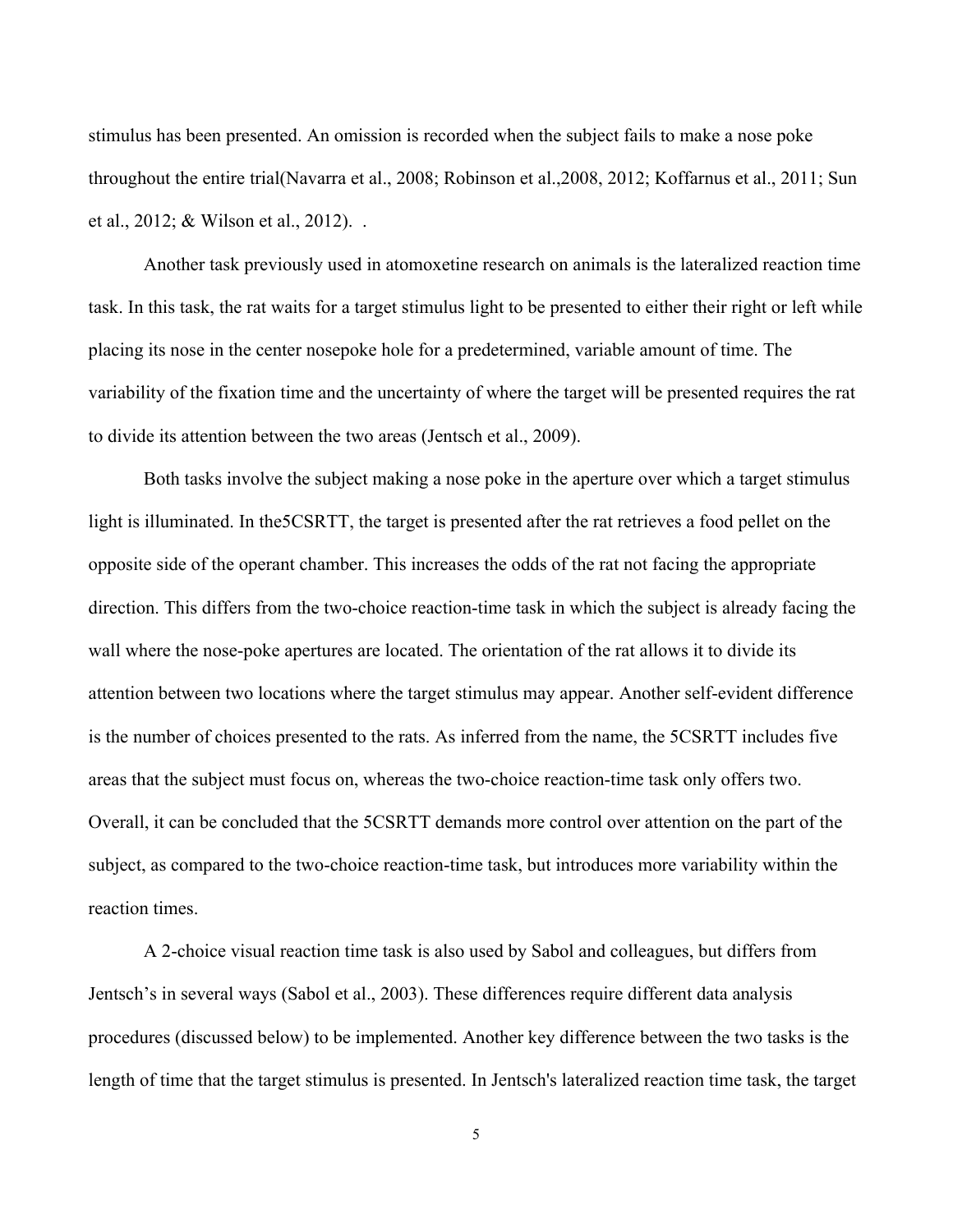stimulus presentation varied between 0.2 and 2 seconds. In comparison, the target stimulus in Sabol's choice reaction time task was presented until the subject made a choice by inserting its nose in either the right or left nose poke hole. This continuous presentation eliminates the possibility of the subject failing to see the target. It also decreases the memory load on the subject as it is making the choice. In the lateralized reaction time task, the subject must maintain information about the direction in which the target was presented while it is making the choice. Sabol's two-choice task, therefore, allows more focus to be placed on analyzing the reaction time (Jentsch et al., 2009; Sabol et al., 2003).

## Atomoxetine's Effect on Accuracy in Animal Models

One of the direct measurements of the effect of atomoxetine in the 5CSRTT and lateralized reaction time task was that of accuracy. This measurement was typically made as a total number of correct responses made by the subjects while completing a task. The results of atomoxetine on accuracy were dependent on the drug dose administered to the subjects and by the behavioral task employed by the researcher. The range of atomoxetine doses includes: 0.1 mg/kg, 0.3 mg/kg, 0.5 mg/kg,  $1.0$  mg/kg, and  $3.0$  mg/kg.

Although a 0.1 mg/kg dose of atomoxetine was commonly administered to subjects completing a 5CSRTT (Navarra et al., 2008; Robinson, 2012; Sun et al., 2012), it was not until a 0.3 mg/ kg dose was administered that any significant increases in accuracy were observed. Robinson only observed increased accuracy in poor-performing subjects while they completed a 5CSRTT with variable intertrial intervals of 5, 6, and 7 seconds. The parameters of performance groups were set based on their accuracy scores under vehicle treatment. The low baseline accuracy group was considered to be poorperforming (Robinson, 2012). Still, other researchers did not see a significant effect on accuracy while using this same atomoxetine dose  $(0.3 \text{ mg/kg})$  (Koffarnus et al., 2011; Sun et al., 2012).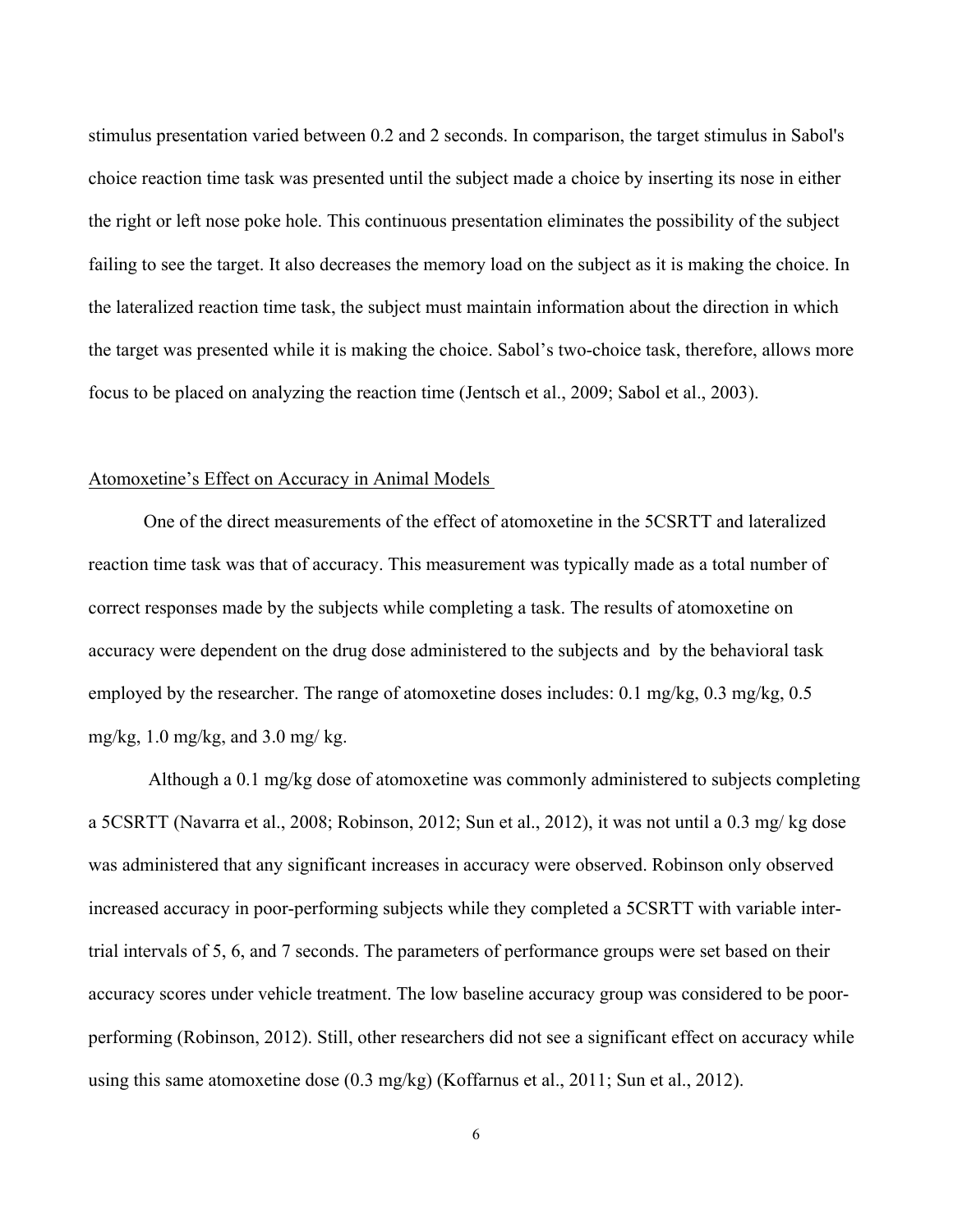Navarra and colleagues administered a 0.5mg/kg dose of atomoxetine to subjects participating in a 5CSRTT with variable inter-trial intervals. The significant increase in accuracy was found to be dependent on the inter-trial interval length. The rats only showed an increase in accuracy with a 10 second inter-trial interval during the task (Navarra et al., 2008).

More significant findings were obtained when the atomoxetine dose was increased to 1.0 mg/kg. Subjects that were required to complete the 5CSRTT with a 5-second inter-trial interval showed an increase in accuracy when compared the control group (Navarra et al., 2009) The inter-trial interval was also an important variable in the lateralized reaction time task when assessing accuracy. In 2009, Jentsch found a significant inter-trial interval x drug interaction. During a short inter-trial interval of 0.2 seconds, 1.0 mg/kg dose of atomoxetine caused significant impairments in response accuracy when compared to the saline group. On the other hand, when the inter-trial interval was lengthened to 1.0 second, the same dosage of atomoxetine caused the response accuracy to improve within the same group (Jentsch et al., 2009). Still, some researchers (Koffarnus et al., 2011; Sun et al., 2012) did not find any significant results, even at the 1.0 mg/kg dose of atomoxetine.

The 3.0 mg/kg dose was only administered during a 5CSRTT and did not have significant effects on accuracy as reported by Koffarnus in 2011.

In summary, some researchers found that the administration of atomoxetine increased the number of correct responses made by the rat at certain doses. A dose of 0.1 mg/kg did not yield any significant results (Navarra et al., 2008; Robinson et al., 2008; Sun et al., 2012). Although there was a significant increase in accuracy in one study by Robinson using a 0.3 mg/kg dose of ATX (Robinson, 2012), other researchers did not have success with this dose (Koffarnus et al., 2011; Sun et al., 2012).

Higher doses (0.5 and 1.0 mg/kg) were shown to improve accuracy. Navarra and colleagues, in 2008, observed a significant increase in percent correct responses at these doses. Jentsch found that at a

7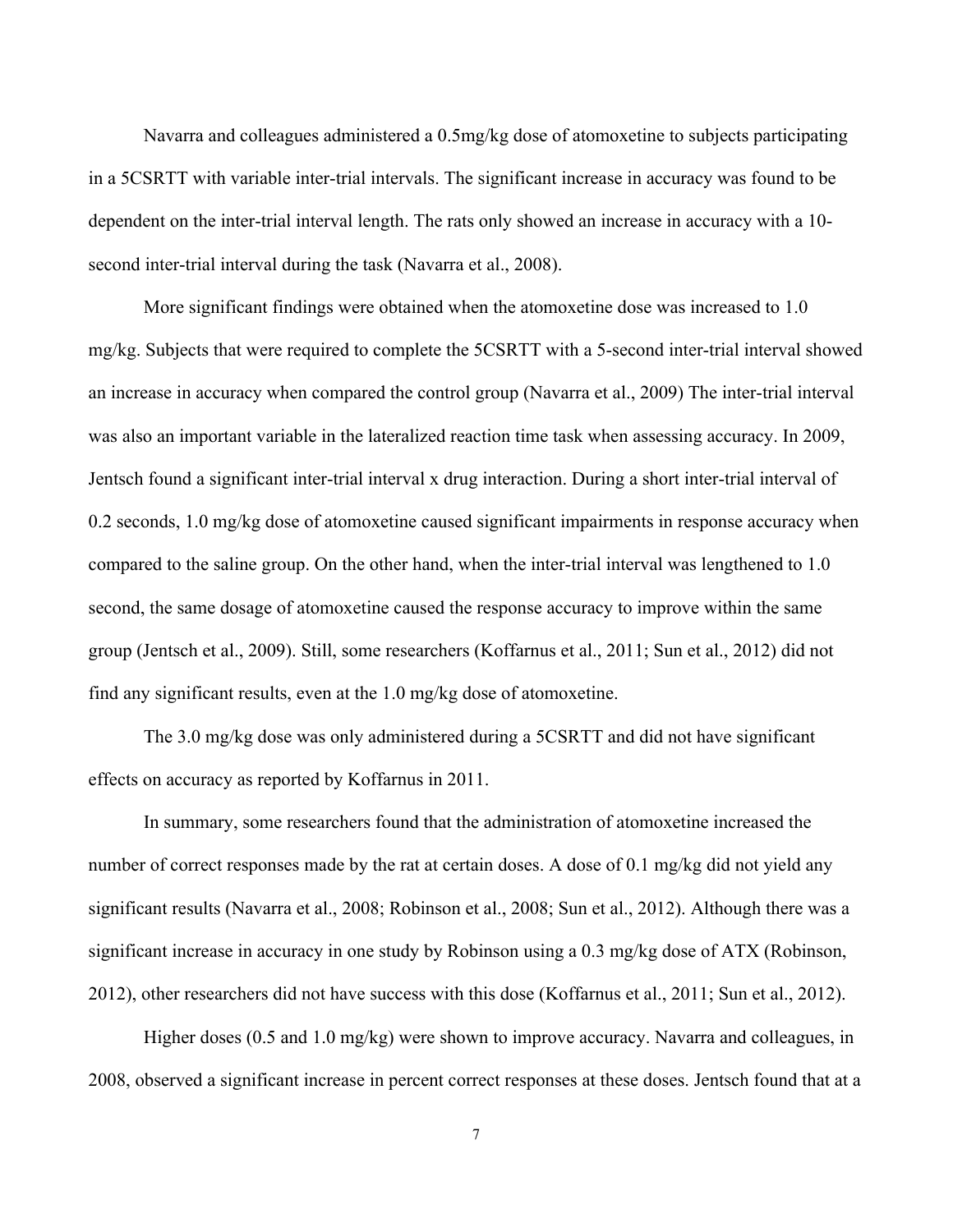1.0 s interval, a 1.0-mg/kg dose of atomoxetine caused a significant increase in accuracy (Navarra et al., 2008; Jentsch et al., 2009).

It has been suggested that as the dose of ATX increases, NET blockade by ATX causes extracellular increases in both NE and DA, in the PFC (Bymaster et al., 2002).The results from these studies suggest that both norepinephrine and dopamine are necessary to observe any significant changes in accuracy.

#### Atomoxetine Effect on Omissions in Animal Models

Another measure of attention used by researchers is the occurrence of omissions. An omission is recorded when the subject fails to respond to the target stimulus during a trial. These omissions can be due to the subject missing the target presentation or simply not moving at a quick enough rate to the target. In a 5CSRTT, the odds of the subject missing the target presentation increase because the position and body orientation of the rat are unknown and tend to be more variable. These omissions are less likely to be seen in a lateralized reaction time task due to the position of the rat being oriented in the same direction as the targets.

When given any dose of atomoxetine  $(0.1 - 0.3 \text{ mg/kg})$ , very few significant results were observed among researchers. Sun observed an increase in omissions at a 0.1-mg/kg dose of atomoxetine while rats completed a 5CSRTT (Sun et al., 2012).

Both Sun and Jentsch observed significant increases in omissions at 1.0 mg/kg dose of atomoxetine while their subjects completed the 5CSRTT and lateralized reaction time task, respectively (Sun et al., 2012; Jentsch et al., 2009).

The only other dose that resulted in an increase in omissions was 10 mg/kg of atomoxetine. It was used in a study conducted by Koffarnus in 2011, which employed the 5CSRTT. A unique, fixed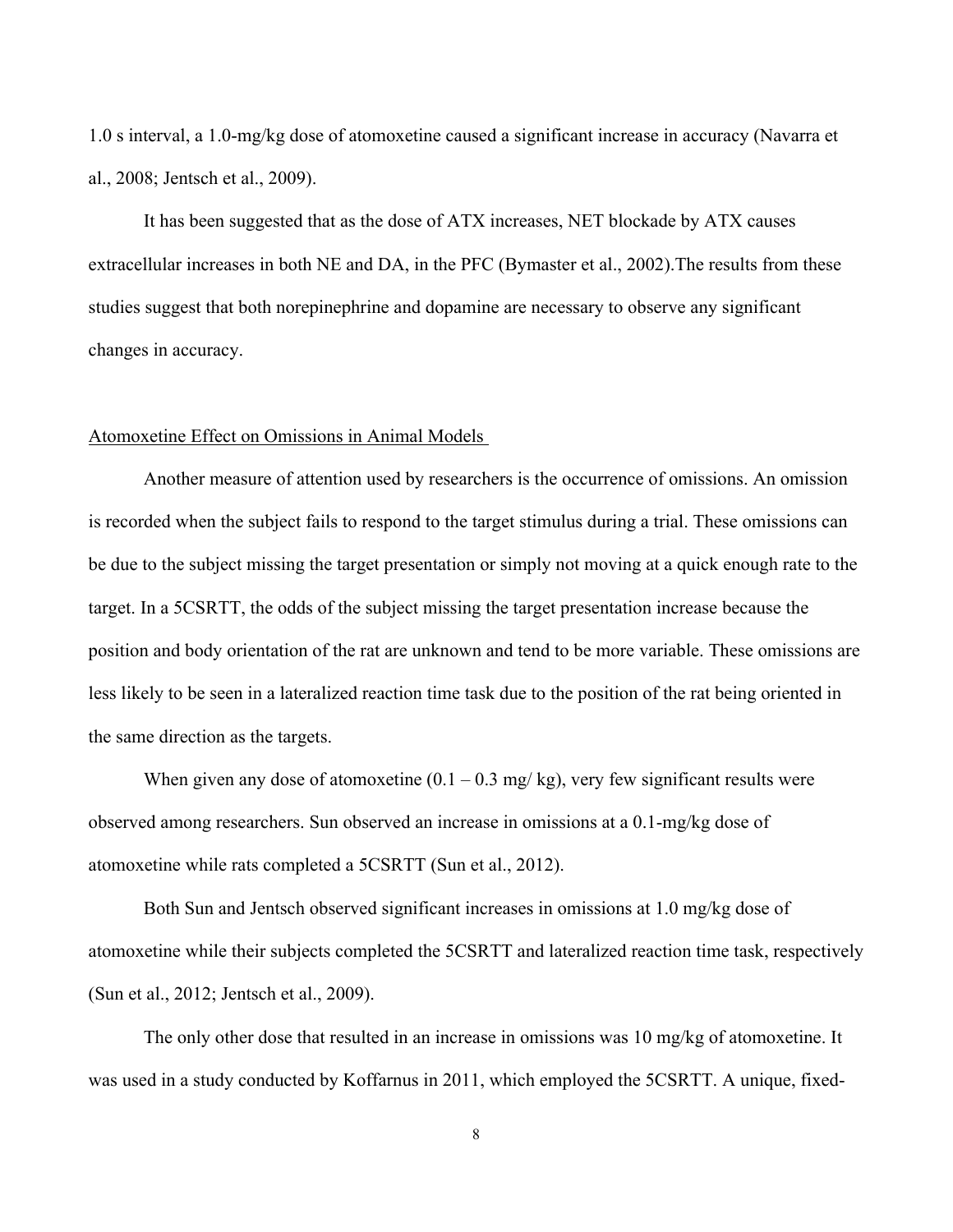ratio reward system was implemented by the researcher. The fixed- ratio was set to be 1, 3, or 10, but the focus was on the FR-1 study. It is unusual that this increase in omissions only occurred when the dosage was 10 mg/kg, and did not occur at the lower doses.

In summary, omissions have been found with a range of ATX doses including 0.1 mg/kg, 1.0 mg/kg and 10.0 mg/kg (Koffarnus et al., 2011; Sun et al., 2012; Jentsch et al., 2009). Two studies did not find any increase in omissions, even with increasing demands on attention and doses (0.1, 0.3, 0.3, 0.6, 1.0 and 3.0 mg/kg) of atomoxetine (Robinson et al., 2008, 2012). According to the literature, not enough evidence has been found to state whether or not dopamine is required, in conjunction with norepinephrine, to affect omissions.

## Atomoxetine's Effect on Reaction Time in Animal Models

The response time is defined as the time taken for the subject to react correctly to a presented stimulus, such as a light. For a response to take place, the subject must process sensory information (in this case the visual presentation of a target stimulus light), and execute proper motor output, including moving to the target location. This is considered a measure of attention because it determines how quickly the rat can orient its attention to the target. This orientation towards the target is more difficult for those completing the 5CSRTT, due to their body position relative to the targets being unknown.

Using the 5CSRTT, Robinson et al. (2012) noticed an increase in correct latency (the time taken for the subject to make a correct response) when the group was administered a 0.3 mg/kg dose of atomoxetine and using a short stimulus duration of 0.125 seconds (Robinson, 2012). Other researchers did not obtain any significant changes in reaction time when using the same dose and task (Koffarnus et al., 2011).

In 2009, Jentsch, using the lateralized reaction time task, observed an increase in reaction times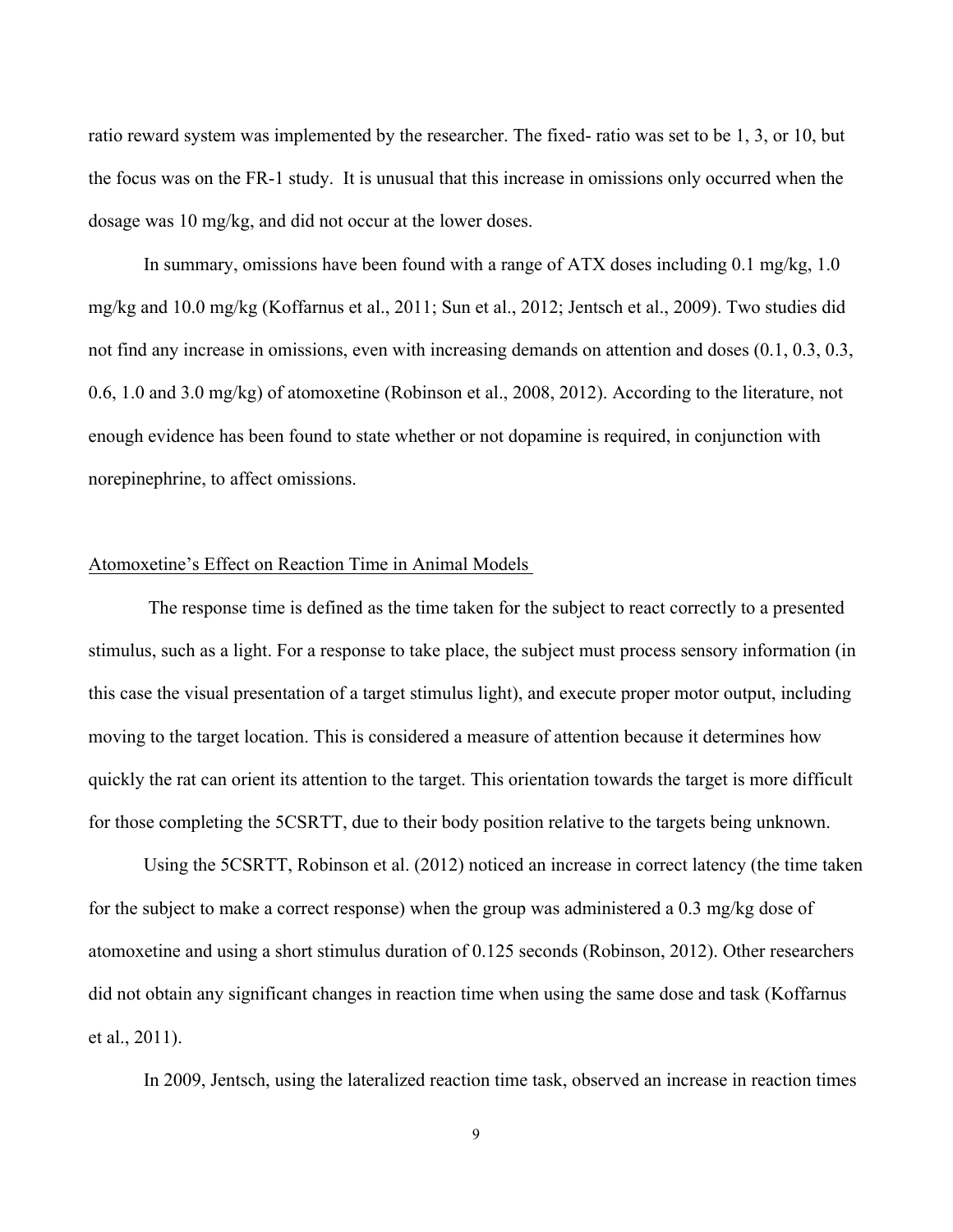among subjects treated with 1.0 mg.kg dose of atomoxetine, with preparatory interval times of both of 0.2 s and 1.0 s, when compared to the control group administered saline solution (Jentsch et al., 2009)

The reaction times recorded in these cases only included the time taken to make the correct response (correct latency or correct response time). Only a couple of the researchers succeeded in finding significant changes in reaction times, and these increases were seen at different doses of atomoxetine. Robinson observed an increase in correct latency at 0.3 mg/kg, whereas Jentsch recorded a significantly increased correct response time at 1.0 mg/ kg dose of atomoxetine. (Robinson, 2012; Jentsch et al., 2009)

The effects of atomoxetine on reaction times were seen at both 0.3 and 1.0-mg/kg doses (Jentsch et al., 2012; Robinson, 2012). However, with only two researchers obtaining any significant findings, no conclusions can be reached regarding the roles of dopamine and norepinephrine in atomoxetine's effect on reaction time. It can be speculated, however, that both dopamine and norepinephrine are required for an effect on reaction time during a reaction time task due to the doses at which any effect was observed, but the contribution of DA would be less than that of NE.

#### Use of Mode and DevMode in Data Analysis

In the experiment reported here, using a 2-choice task, we focused on the reaction time to measure attention. The reaction time measure was analyzed in two ways. It was first subdivided into initiation time and movement time. The initiation time was defined as the time it takes for the subject to remove its nose from the center hole after presentation of the stimulus light above either the left or right water dispenser. The movement time was the time between the subject removing its nose from the center hole and inserting its nose into the correct water dispenser. Furthermore, these reaction time distributions were divided into distribution mode and distribution skew.

10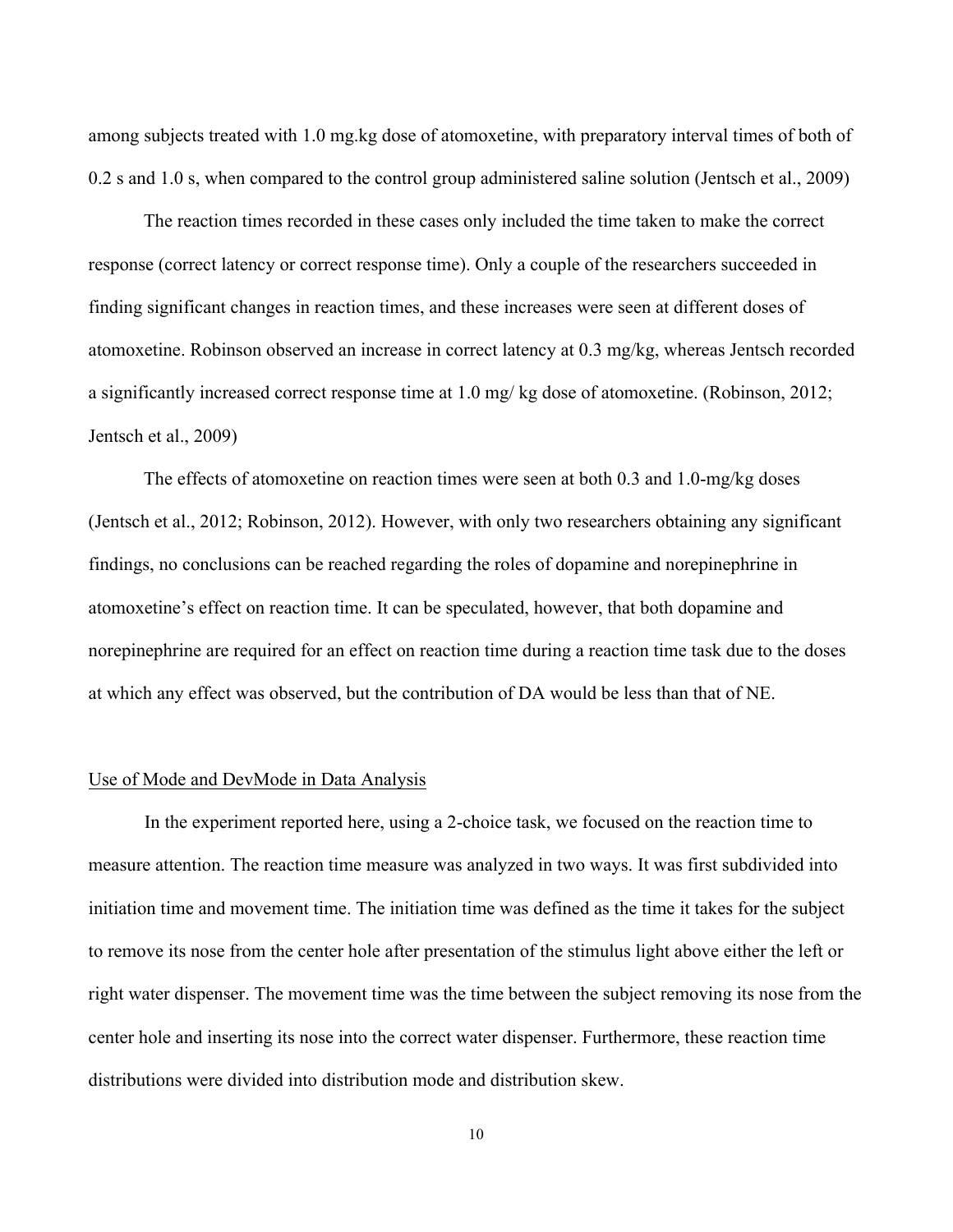Studying the distribution mode and distribution skew stems from the ex-Gaussian approach, discussed above, to distribution analysis. The data obtained from this study was analyzed using a method similar to the ex-Gaussian approach. The ex-Gaussian approach is based on the idea that a reaction time distribution is comprised of two components - the exponential and the Gaussian components. The Gaussian, or normal component is believed to be representative of sensory motor processing, while the positive skew, or exponential component, represents lapses in attention (Leth-Steensen et al., 2000). The analysis used in our experiment still includes the central tendency and the rightward, positive skew, but includes the idea of the mean being greater than the mode due to the positive skew. The difference between the modal (the most frequent value in a set of data) and mean values is known as the DevMode. An increase in the positive skew results in an increase in the DevMode value.

## Applying Results of 5CSRTT to 2-choice reaction time task

It is difficult to apply results from previous work done using the 5CSRTT to the present 2 choice reaction time task for several reasons. A difference between the 5CSRTT and the 2-choice reaction time task is the length of time for which the target stimulus is presented. The 5CSRTT target stimulus is only shown for a predetermined time period before being turned off. In the 2-choice reaction time task, this target light remains lit until the subject has made a choice for that trial. This reduces the memory load of the subject and allows the researcher to focus on measurements of attention.

A second difference is present in the procedural requirements of the two tasks. Because the 5CSRTT requires the subject to move away from the target apertures in order to retrieve a food pellet at the end of each trial, it is difficult to determine the position of the subject within the chamber when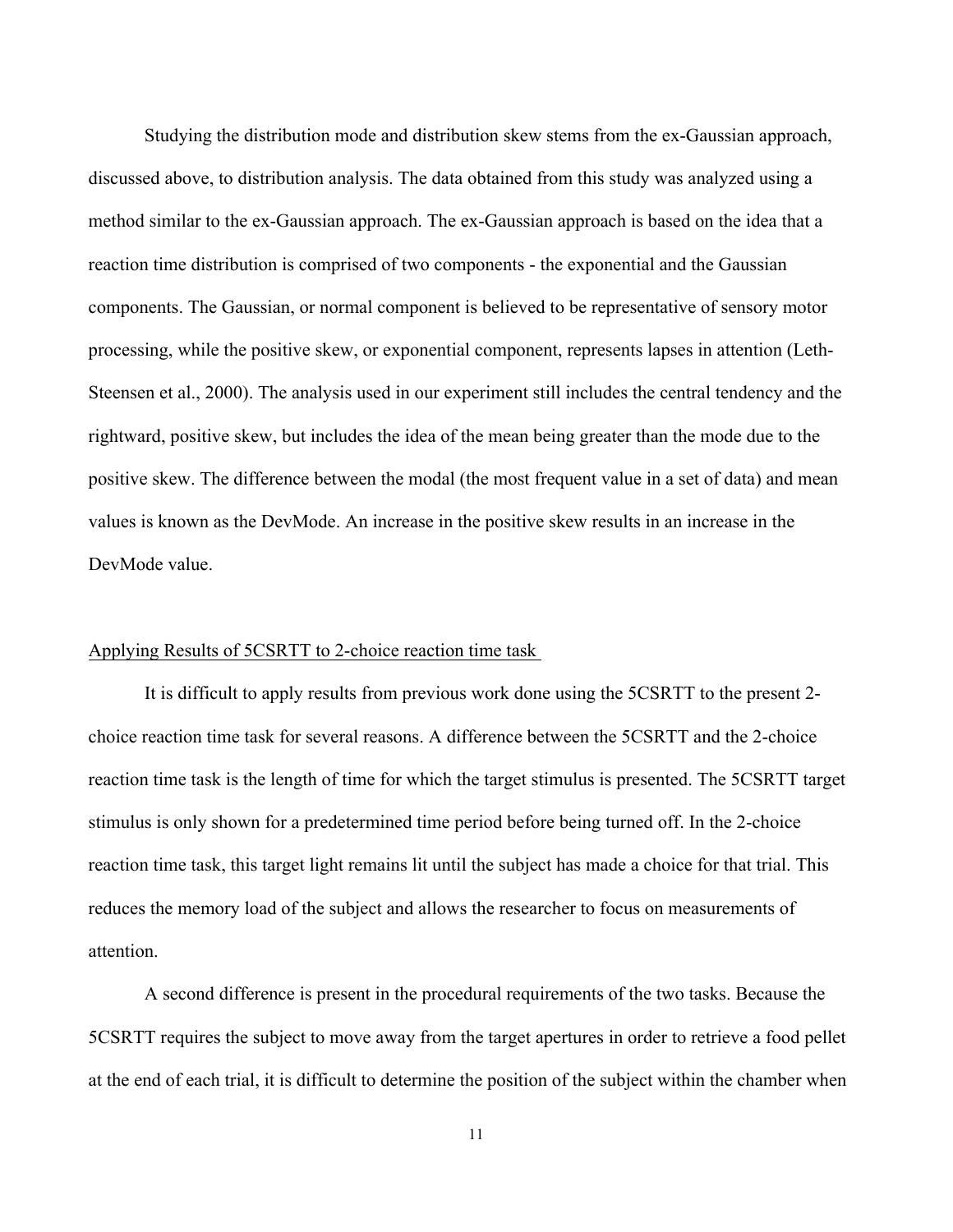the succeeding trial begins. For example, the subject may be facing in such a way that it is not able to see the target. The trial is thus counted as an omission, or slower reaction time (Robinson, 2012). This increases the variability of the reaction times that are recorded. The 2-choice reaction time task, alternatively, requires the subject to make a nose-poke in an aperture located between the two target apertures for a set time before presentation of the target. This forces the subject to be in close proximity to the apertures above which the target lights are located.

Accuracy has been used as the main measure of attention by researchers using the 5CSRTT. This differs from the present paradigm, which uses distributions of reaction time as the main measure of attention.

# Difference in Data Analysis Between Lateralized Reaction Time Task and Present 2-choice reaction time task

The lateralized reaction time task is a second behavioral task that has been used, by Jentsch and colleagues in 2009, to measure the effects of atomoxetine on attention. This task shares more similarities to the present 2-choice reaction task compared to the 5CSRTT. The uncertainty about the position of the rat is eliminated in Jentsch's lateralized reaction time task as the subject is placed between the two apertures. This is identical to the two-choice visual reaction time task paradigm. Although the variability of reaction times is reduced, the ways in which these values are analyzed and interpreted differ from the present study.

The first difference lies in the measurements of reaction times by Jentsch compared to our group. Jentsch defines the reaction time as time taken for the subject to remove its nose from the center nose-poke aperture and insert it into the proper target aperture. In the present paradigm, the reaction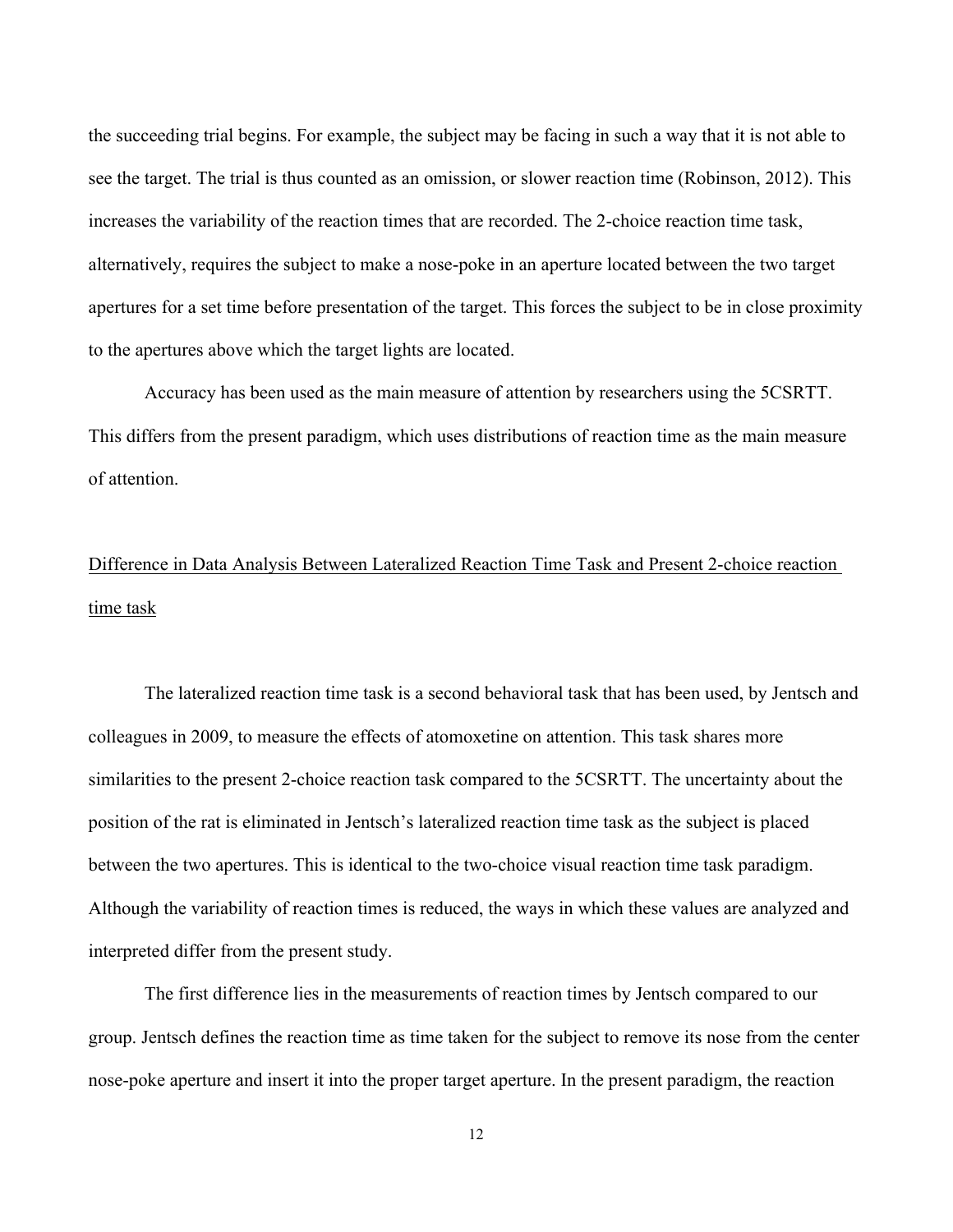time is split into initiation and movement time, with the focus of the study being the initiation time – the time taken for the subject to remove its nose from the center nose-poke aperture after the onset of the target stimulus. There is a greater emphasis placed on initiation time because it is the time period during which significant effects on attention are likely to be detected. Nevertheless, Jentsch's reaction time measures can be applied to our paradigm more directly than other measures of attention, including the reaction time measured during a 5CSRTT and accuracy.

The second difference between the lateralized reaction time task and the present 2-choice reaction time task lies in the dependent variable that is used as the main marker of attention. Because the measures of mode and DevMode of initiation time are attributed to different processes, effects on either of these measures can be interpreted differently. The mode is thought to be representative of sensory-motor processing, whereas the DevMode is representative of attentional lapses (Sabol et al., 2003). The separation of the initiation from movement times increases the specificity with which one can study the exact effects this drug has on attention. A decrease in DevMode is indicative of a decrease in lapses of attention. Therefore, the analysis of the initiation times is a more direct study of the lapses of attention seen in ADHD.

#### Hypotheses

After assessing previous research testing the effects of atomoxetine, two conflicting hypotheses present themselves.

The first hypothesis is drawn from the results obtained by Kratz and colleagues in 2012. They found that atomoxetine treatment resulted in an overall decrease in reaction times and reaction time variability in children completing an attention networking task (Kratz et al., 2012). This reaction time variability is analogous to the measure of DevMode in the present study. Based on the Kratz 2012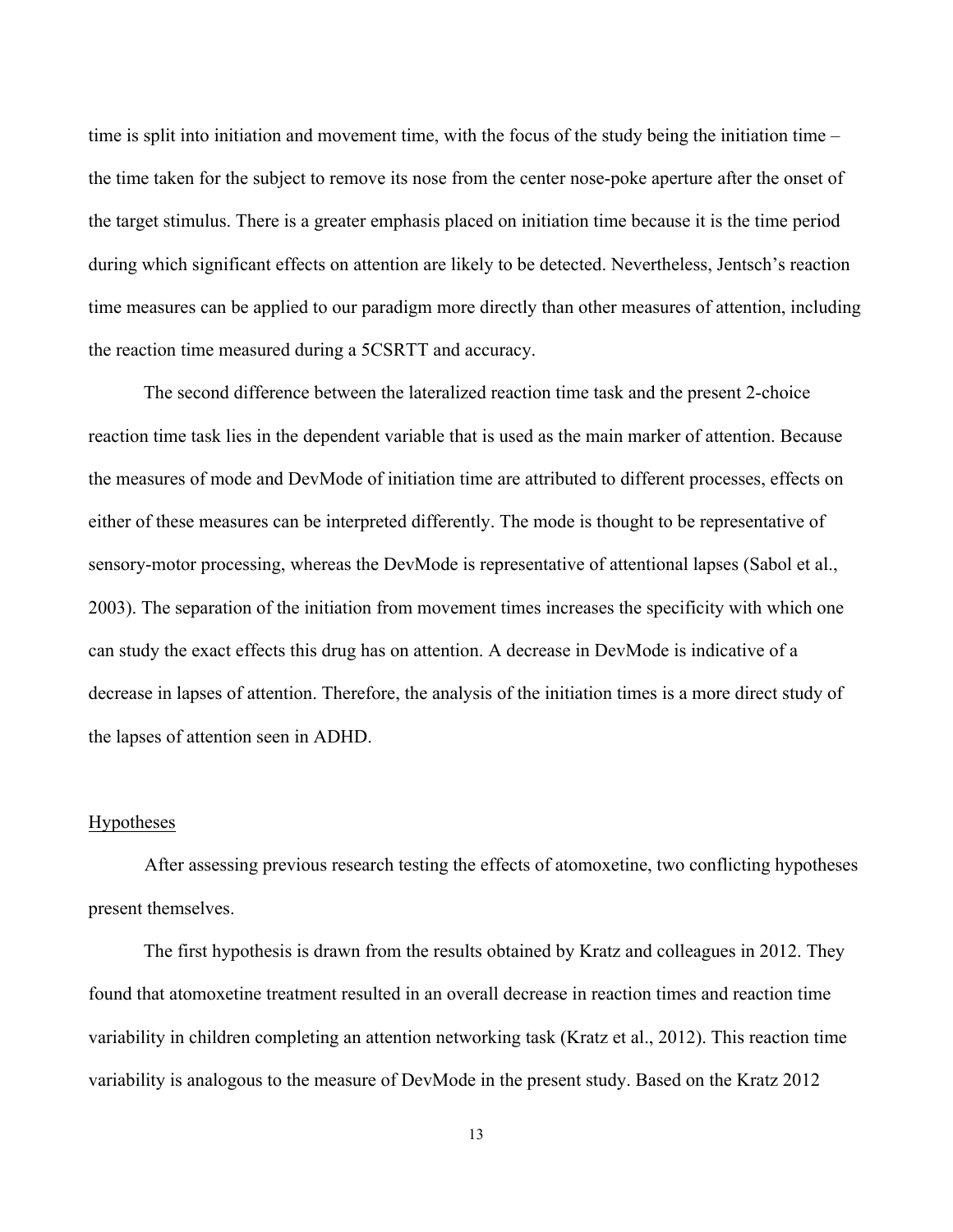finding, we hypothesize that the DevMode will decrease, indicating a decrease in lapses of attention. On an ex-Gaussian reaction time distribution, this decrease in attentional lapses will be depicted as a decrease in the longer distributional tail as seen in those of individuals with ADHD (Leth-Steensen et al., 2000).

In contrast to the hypothesis suggested by human studies, animal studies present a hypothesis in which the reaction time is predicted to increase. Jentsch found a significant increase in reaction time during the lateralized reaction time task at 1.0 mg/kg of atomoxetine. This finding suggests an increase in our present paradigm, also. Because of differences in data analysis procedures, however, it is difficult to assess whether this increase in reaction time will be seen in the initiation time DevMode – our main measure of attentional lapses.

It is unclear which hypothesis will be supported because each of the two hypotheses has similarities to the present paradigm. Although the study conducted by Kratz used humans as subjects, the analysis of reaction time variability closely resembles the current study's measure of DevMode. The paradigm employed by Jentsch and colleagues in 2000 is most similar to the present two-choice reaction task, and they used rats. However, Jentsch did not measure distribution skew as part of the lateralized reaction time task. Both hypotheses are considered probable.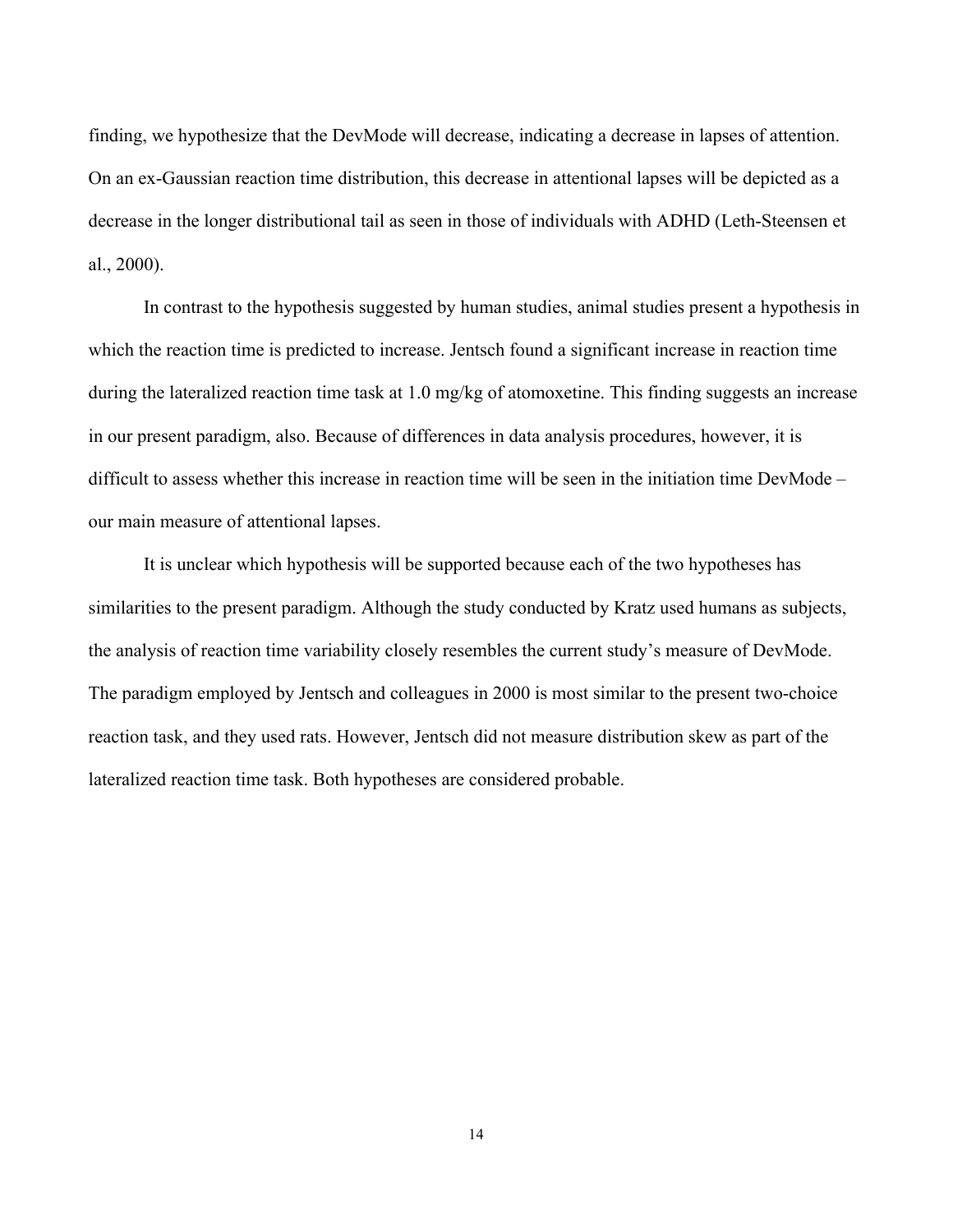## **METHODS**

#### Subjects

Sixteen male Sprague Dawley (Harlan) rats, weighing between 250-275 grams were used during this experiment. They were housed in pairs in clear plastic cages lined with bedding. The subjects had unlimited access to food. Water access was restricted to 20 minutes / day with the exception of 24-hour access on the weekends (Friday – Saturday). The experimental group's weights were monitored to make sure they did not fall below 80% of the control group's weights.

#### Drugs

Atomoxetine hydrochloride (Sigma Aldrich) doses were dissolved in saline solution, and were administered by intraperitoneal injection 30 minutes prior to testing. Four doses of atomoxetine were administered including: vehicle, 0.1, 0.5, and 1.0 mg/kg.

### Apparatus

The apparatus included four experimental chambers (22.5 x 22.5 x 20 cm) enclosed in soundattenuating boxes measuring. They had stainless steel grid floor, aluminum front and back walls, Plexiglass sides, and a Plexiglass top. One side of the chamber had a house light. The test panel, located on the opposite side, had two water dispensers on either side of a nose poke hole. Stimulus lights were mounted above each water dispenser at eye level with the rat as it interrupted the infrared photo beam in the center nose poke hole at the beginning of each trial. Infrared beams also monitored nose pokes into the water dispensers. Each nose-poke was programed to deliver a 50-µL drop of water to the rat.

15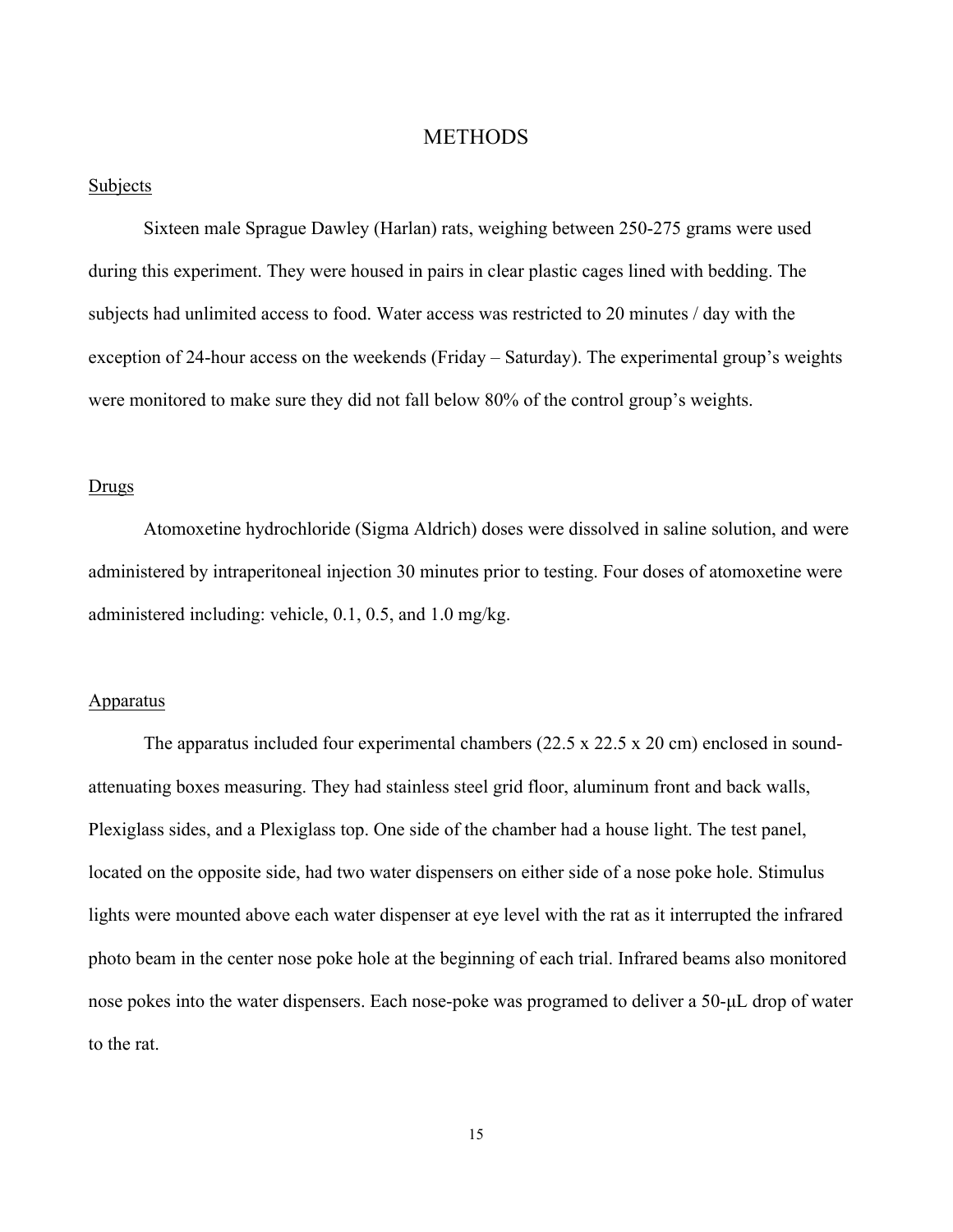#### Training Sequence

The training sequence was split into three phases before the final parameters were implemented. The first phase focused on the rat learning the task. The house light was not lit for the duration of this phase of training. The rat was required to poke its nose into the center aperture for a maximum time period of 10 cs, or 0.1 s (the foreperiod) before the light above either the right or left water dispenser was illuminated. The rat could, then, choose a water dispenser by making a nosepoke in the appropriate (either right or left) hole and received water reinforcement. Before moving onto the next phase of training, the rat had to complete 100 trials within 30 minutes with 70% accuracy. During the second training phase the maximum foreperiod was increased by one second each day until the 6-s parameter was reached, although the required foreperiod for each trial was variable. A reaction time requirement was introduced during the last phase of training in which the rats had to respond within some criterion value in order to receive water. The criterion was made easier if the rat failed to make a response within the criterion and made more stringent if the rat made the correct response within the criterion time. The house light in the operant chamber was turned on either five days later or when they met another criterion: completing one hundred trials within thirty minutes with  $\geq 70\%$  accuracy. The final phase continued until the rats met the criteria for stable performance. The average initiation times for 5 consecutive blocks of 100 trials did not differ by more than 4%.

#### Summary of Final Parameters

The house light was turned on as part of the final parameters. Each trial began with the subject inserting its nose into the center aperture. The required length of time for the subject to make center nose poke (foreperiod) varied for each trial, but the maximum length was 6 seconds. The foreperiod was cumulative, so if the subject removed its nose prematurely, it was able to complete the total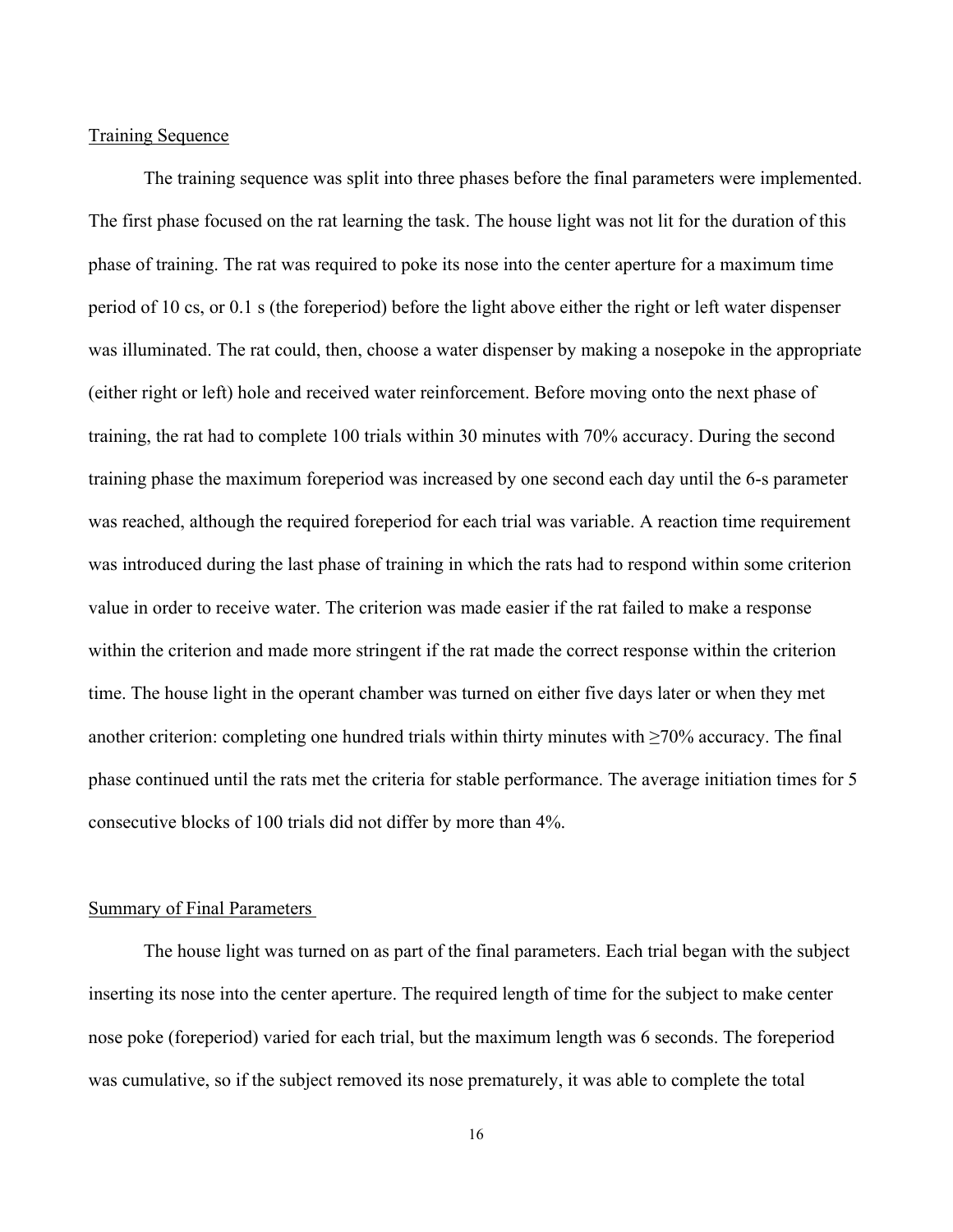foreperiod in several increments. After the foreperiod had lapsed, a target stimulus was presented over either the left or right water dispenser. This target light remained lit until the subject made a choice by placing its nose in the correct water dispenser within a certain time period. The subject was reinforced with a 50-µL drop of water.

#### Procedure

The rats, upon arrival, were placed in quarantine for 1 week. They were then housed in pairs and were put on water restriction 1 week prior to the start of training. Once the rats' performance was stable, all rats were administered four doses of atomoxetine (vehicle, 0.1, 0.5, and 1.0 mg/kg). The sequence of doses received by the subjects was determined by a 4 x 4 latin square design. These doses of atomoxetine or the vehicle were administered i. p. 30 minutes prior to the behavioral testing on Tuesdays and Fridays during the two weeks that testing took place.

#### Dependent Variables

The dependent measures in this study include *initiation time, movement time, omissions, premature initiations, and premature responses*. The reaction time is the time taken for the subject to make a nosepoke in either the left or right water dispenser after the onset of the target stimulus presentation. The reaction time is split into *initiation time* – the time between the onset of the target stimulus presentation and the removal of the subject's nose from the center hole and the *movement time*- the time between the removal of the nose from the center hole and the insertion of the subject's nose into either the right or left water dispenser. This report will not include analysis of movement time measures.

For the initiation times, the mode and DevMode were calculated and analyzed using the running

17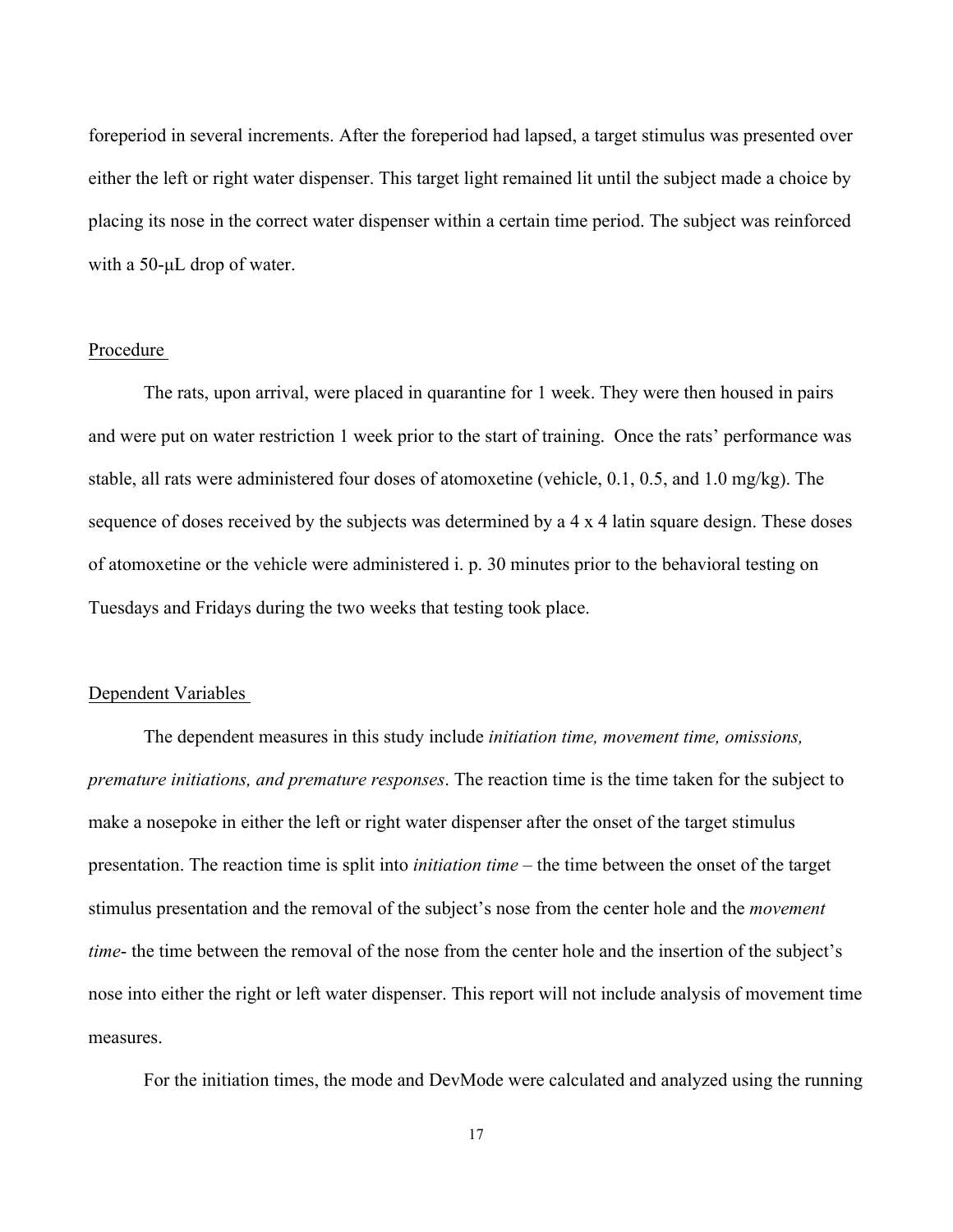average technique. The DevMode is a measure of the skew of the reaction times recorded. The DevMode is the difference between the mode and mean of the initiation time distribution.

An *omission* was counted if the subject failed to respond within the reaction time criterion of 2 seconds. A *premature initiation* was counted if the subject removed its nose from the center hole before the complete foreperiod lapsed, but did not place its nose into either of the water dispensers. A *premature response* was counted when the subject removed its nose from the center hole and made a response before the target stimulus light was presented. Both, measures of premature initiations and premature responses, were reported as rates of responses per second.

#### Data Analysis

All the data collected for this experiment for each drug dose was averaged. Each dependent variable (mode, DevMode, correct omissions, premature initiations/s, premature responses/s) was analyzed using a one – way within-subjects analysis of variance (ANOVA), using SPSS version 22. A value of  $P \le 0.05$  was considered significant. The one-way factor was drug dose (vehicle, 0.1, 0.5, or 1.0 mg/kg ATX). Contrast analysis between conditions was also conducted when significant findings were found within the ANOVA.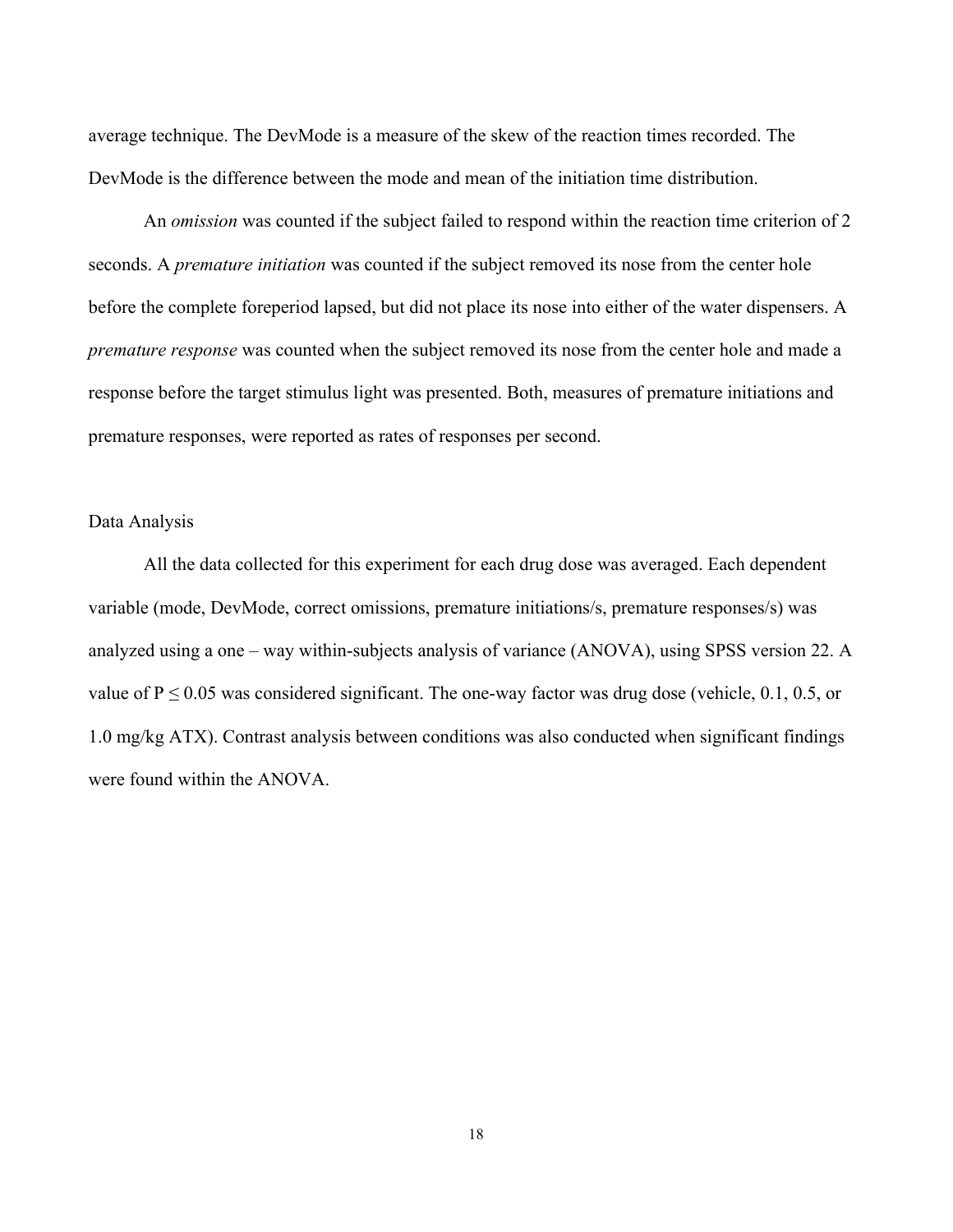## RESULTS

The effect of ATX treatment (vehicle, 0.1, 0.5, and 1.0 mg/kg) on the two-choice visual reaction time task was measured.

Mode

There was no significant effect of ATX treatment on modal initiation time  $[F_{(3,33) =} 535; p=$ .661]. See Figure 1.

#### Deviation from the Mode (DevMode)

ATX dose had a significant effect on the DevMode measurement  $[F_{(3,33)}=5.034; p < .01]$ . A contrast analysis revealed a significant decrease in DevMode at the 1.0 mg/kg dose of atomoxetine compared to the vehicle  $(p < .05)$ . A non-significant borderline effect was observed when rats were administered 0.5 mg/kg dose of atomoxetine ( $p = .067$ ). See Figure 2.

## **Omissions**

There was no effect of ATX on omissions  $[F_{(3,33)}]$  = .538; p = .660]. See Figure 3.

### Rate of Premature Initiations

No significant effect was found for ATX on the rate of premature initiations made per second  $[F_{(3,33)} = 1.872; (p= 0.154)]$ . See Figure 4.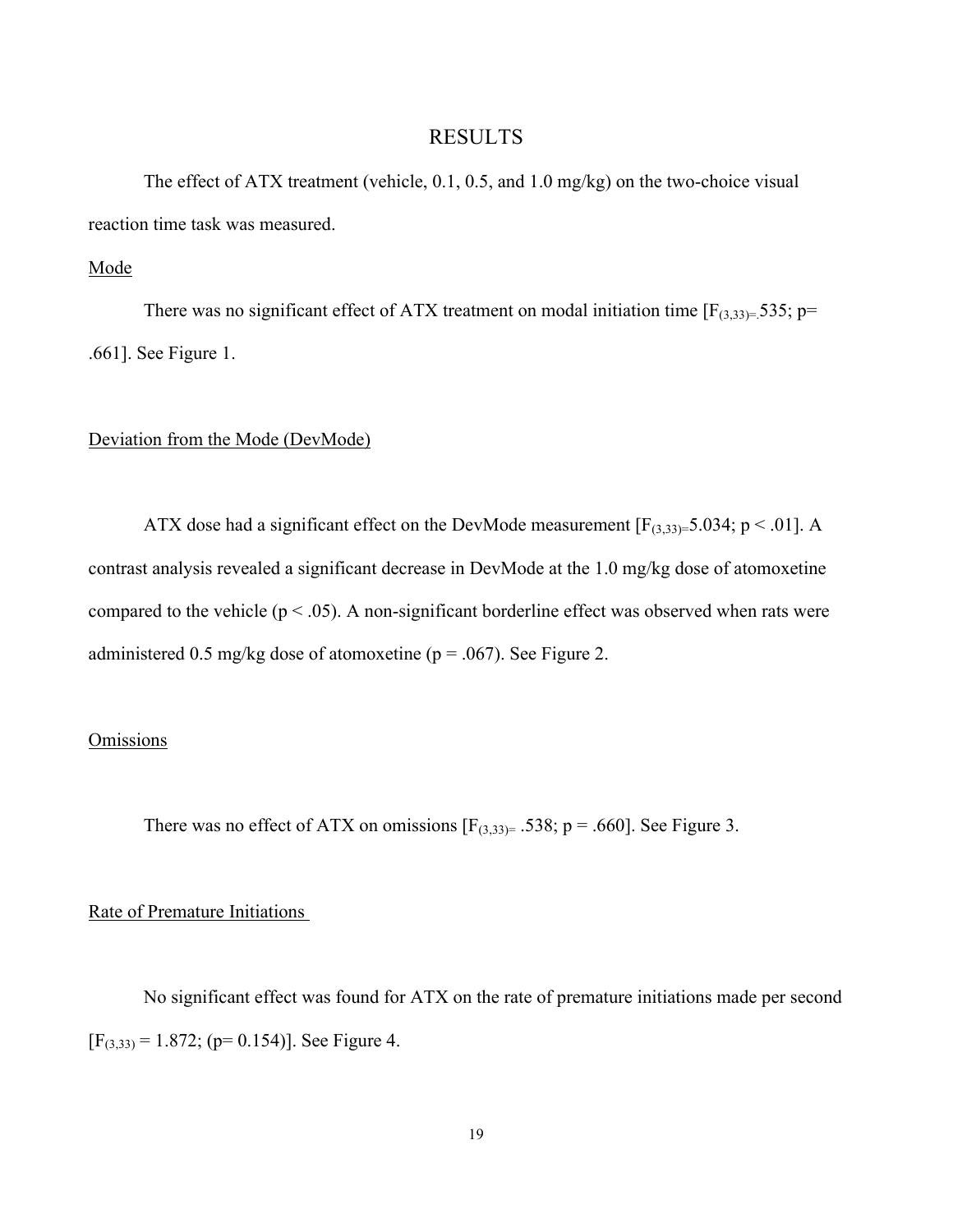## Rate of Premature Responses

A significant effect of ATX was observed on the rate of premature responses made per second  $[F_{(3,33)}]$  = 2.890; p = 0.050]. In a contrast analysis, a significant effect was seen at the 0.1 mg/kg dose  $[F_{(3,33)=(p<0.05)}]$ . Non-significant, but notable decreases occurred at the 0.5 mg/kg dose (p= 0.092) and the 1.0 mg/kg dose ( $p = 0.059$ ). See Figure 5.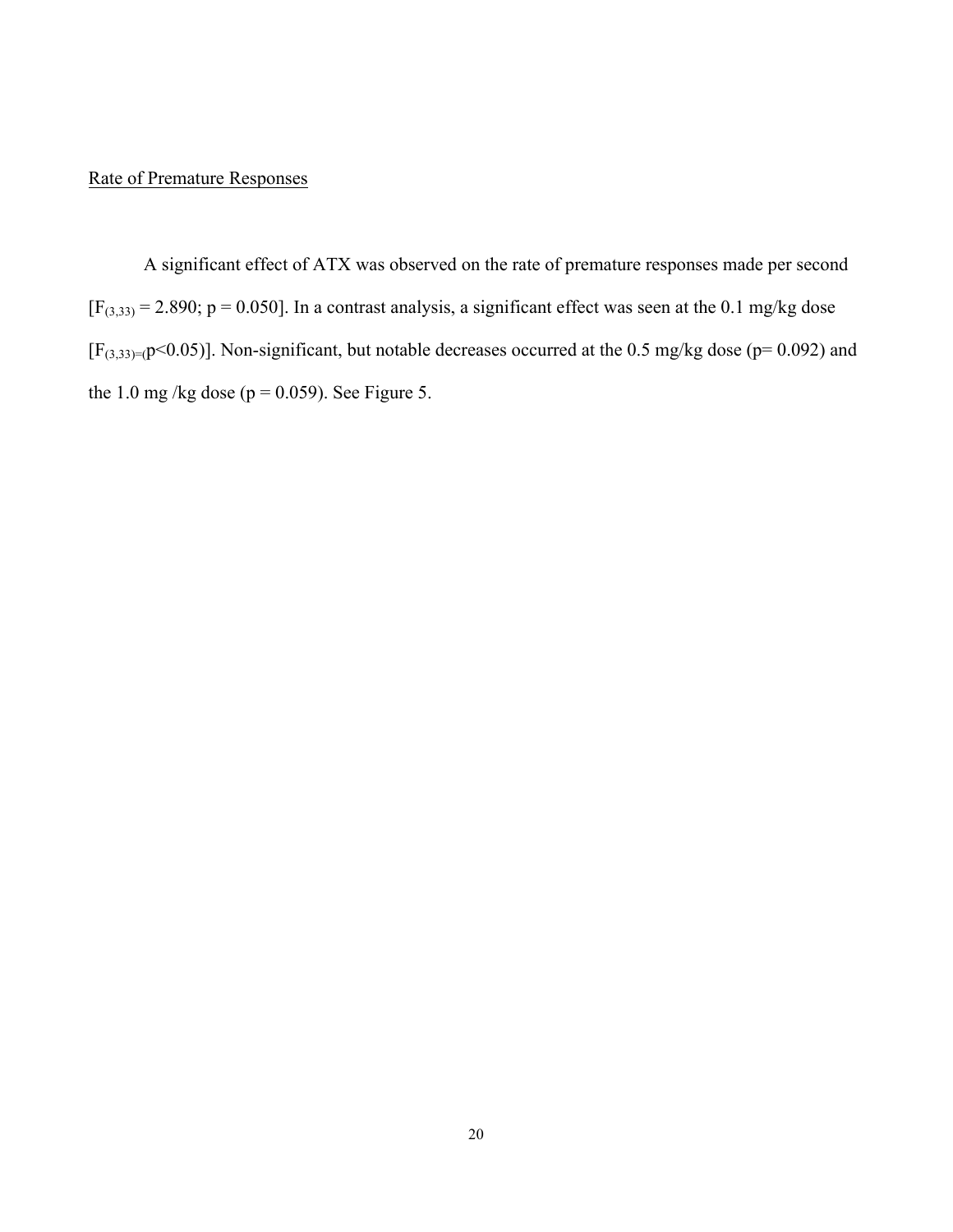## **DISCUSSION**

The results of this experiment provide evidence that ATX is efficacious when administered to rats completing a two-choice, visual, reaction time task. ATX significantly decreased the deviation from the mode (DevMode) of the measured initiation times when compared to vehicle. This significant decrease occurred at a 1.0 mg/kg dose. There was also a non-significant borderline effect seen at the 0.5 mg/kg dose ( $p= 0.067$ ). In addition, there was a significant decrease in the rate of premature responses at the 0.1 mg/kg dose of ATX. There were nonsignificant, borderline decreases seen at both the 0.5 mg/kg dose ( $p=0.092$ ) and at the 1.0 mg/kg dose of atomoxetine ( $p=0.059$ ). There were no significant effects seen on modal initiation time, omissions, and rate of premature initiations.

#### Effect of ATX on DevMode

The findings of our experiment are in congruence with our hypothesis suggested by human studies- a decrease of DevMode. Namely, our experiment was in accord with the study conducted by Kratz in 2012 that found a significant decrease in reaction time variability with the administration of ATX during an attention network task. Reaction time variability is seen in individuals with ADHD and is attributed to increased attentional lapses while completing a task (Leth-Steensen et al., 2000). Our interpretation of the decrease in DevMode is a decrease in attentional lapses.

#### Effect of ATX on Mode and DevMode

Atomoxetine did not have a significant effect on the modal initiation time, but did significantly decrease DevMode. The fact that the drug acted independently on each measure further supports the idea that each of the two components of the initiation time distribution- mode and DevMode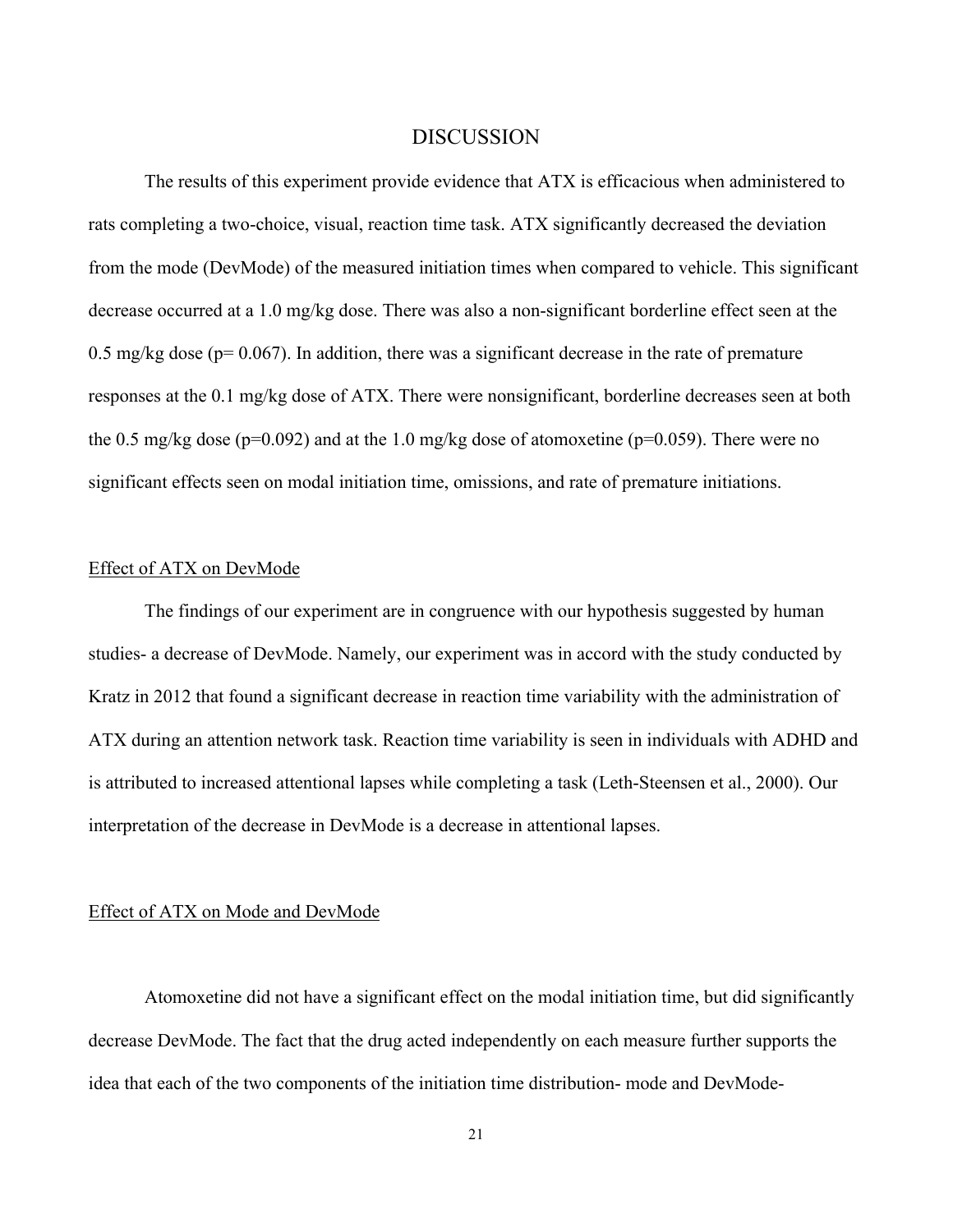represents a separate behavioral process. The central tendency, or mode, is indicative of sensory-motor processing, while the DevMode is indicative of attentional lapses (Sabol et al., 2003). A decrease in our measure of DevMode is representative of a decrease in attentional lapses. The lack of effect on mode helps to negate any idea that the increased reaction times observed in subjects with ADHD are due to motor impairments.

### Implication of Atomoxetine Selectivity on DevMode Measure

It is known that the noradrenergic pathway is involved with ADHD (Biederman & Spencer, 1999). There is great modulation of the noradrenergic and dopaminergic pathways that must occur in the prefrontal cortex to properly arouse and maintain attention. ATX works as a noradrenaline transporter (NAT) inhibitor, thus increasing extracellular levels of NE. In a study conducted by Bymaster in 2002, it was seen that ATX affects NE levels and also DA levels. Bymaster and colleagues found that NE and DA levels increased significantly when compared to baseline levels after administering various doses of ATX (0.3, 1.0, and 3.0 mg/kg). While the levels of NE were elevated to about 300% of baseline at all three doses, the levels of DA increased to about 290% of baseline at 1.0 mg/kg, but only to 160% at 0.3 mg/kg. It can, therefore, be speculated there would be an even greater selectivity for NE at 0.1 mg/kg dose of ATX. We observed significant findings at the 1.0-mg/kg dose, without an effect at the 0.1 mg/kg dose, which implies that DA was required to observe a significant effect on our measure of DevMode.

## Implication of effect of ATX on premature responses of present experiment

The overall effect of ATX on the rate of premature responses was found to be significant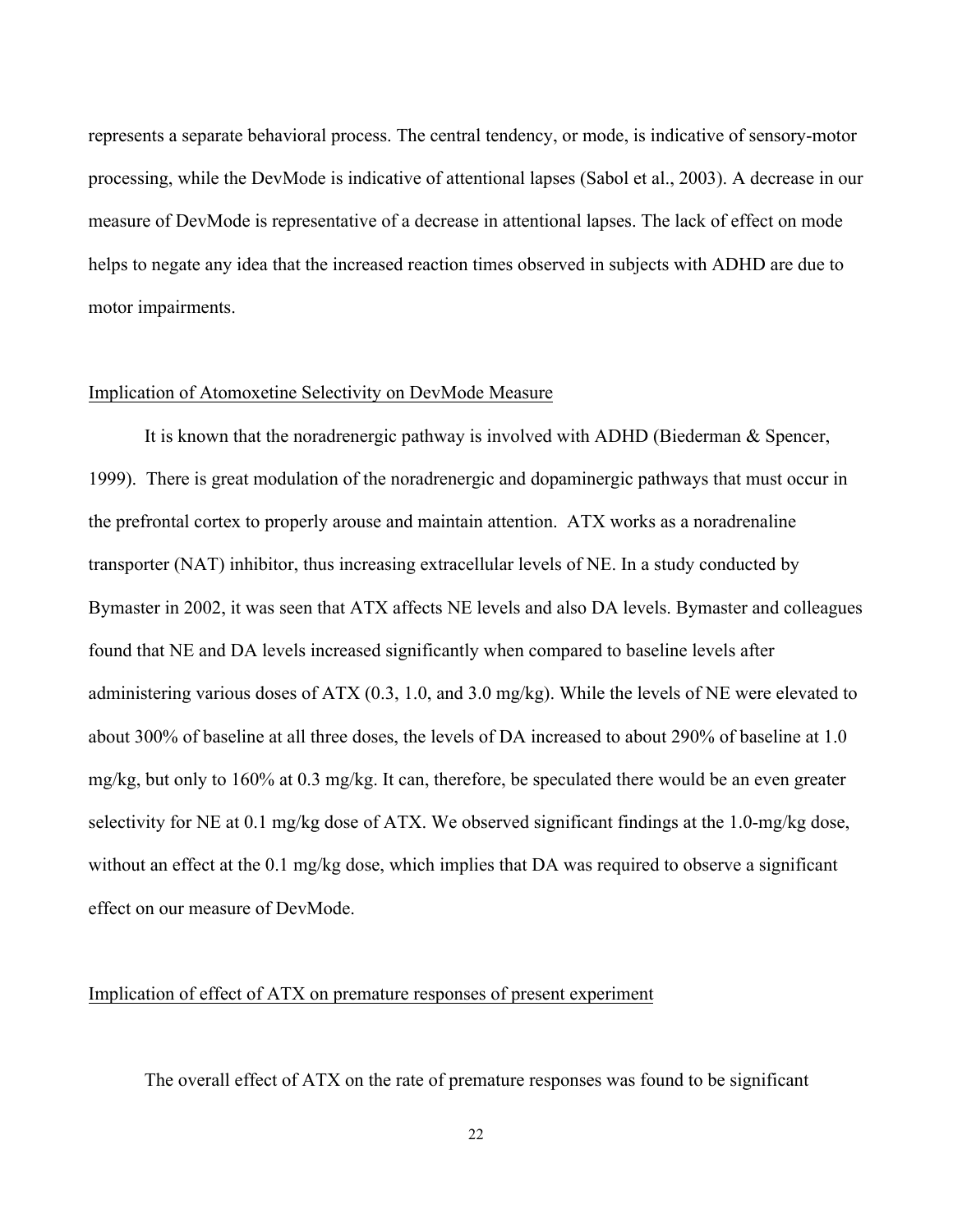$(p=0.05)$ . The rate of premature responses was significantly decreased at the 0.1 mg/kg dose of ATX  $(p<0.05)$ , and a non-significant, but notable decreases were observed at the 0.5 mg/kg dose ( $p=0.092$ ) and at the 1.0 mg/kg dose (p=0.059). Based on the Bymaster (2002) study, it is thought that NE is the only neurotransmitter needed to significantly decrease the rate of premature responses. It can be speculated that the introduction of DA at the 0.5 mg/kg and 1.0-mg/kg doses causes a slight reversal in in the rate of premature responses. However, this is considered unlikely due to the proximity of the mean rates of premature responses. These values are much closer in value to each other than when compared to vehicle. The means for the rate of premature responses are: vehicle =  $0.2 (\pm 0.03)$ responses/second (resp/s); 0.1 mg/kg = 0.16 ( $\pm$  0.023) resp/s; 0.5 mg/kg = 0.17 ( $\pm$  0.026) resp/s; 1.0  $mg/kg = 0.17 \ (\pm 0.022)$  resp/s. ATX administration likely has a significant effect on the impulsive activity as depicted by a decrease in the rate of premature responding compared to vehicle. This significant decrease occurred primarily at the 0.1-mg/kg dose of ATX.

#### Comparison to Animal Studies

The difference in analysis procedure of the data obtained from this 2-choice reaction time task and previous studies that used a 5CSRTT makes it difficult to compare the effects on reaction time. Many researchers define reaction time in a different manner than the present study (Navarra et al., 2008; Robinson et al., 2008, 2012; Sun et al., 2012, Koffarnus et al., 2011). While completing a 5CSRTT, the reaction time typically is the time between a stimulus light being presented above any of the five apertures and the rat making a choice by placing its nose in the correct aperture. There is much more variability introduced in the reaction times recorded by those using the 5CSRTT due to the demands of the task, and the position of the rat within the chamber.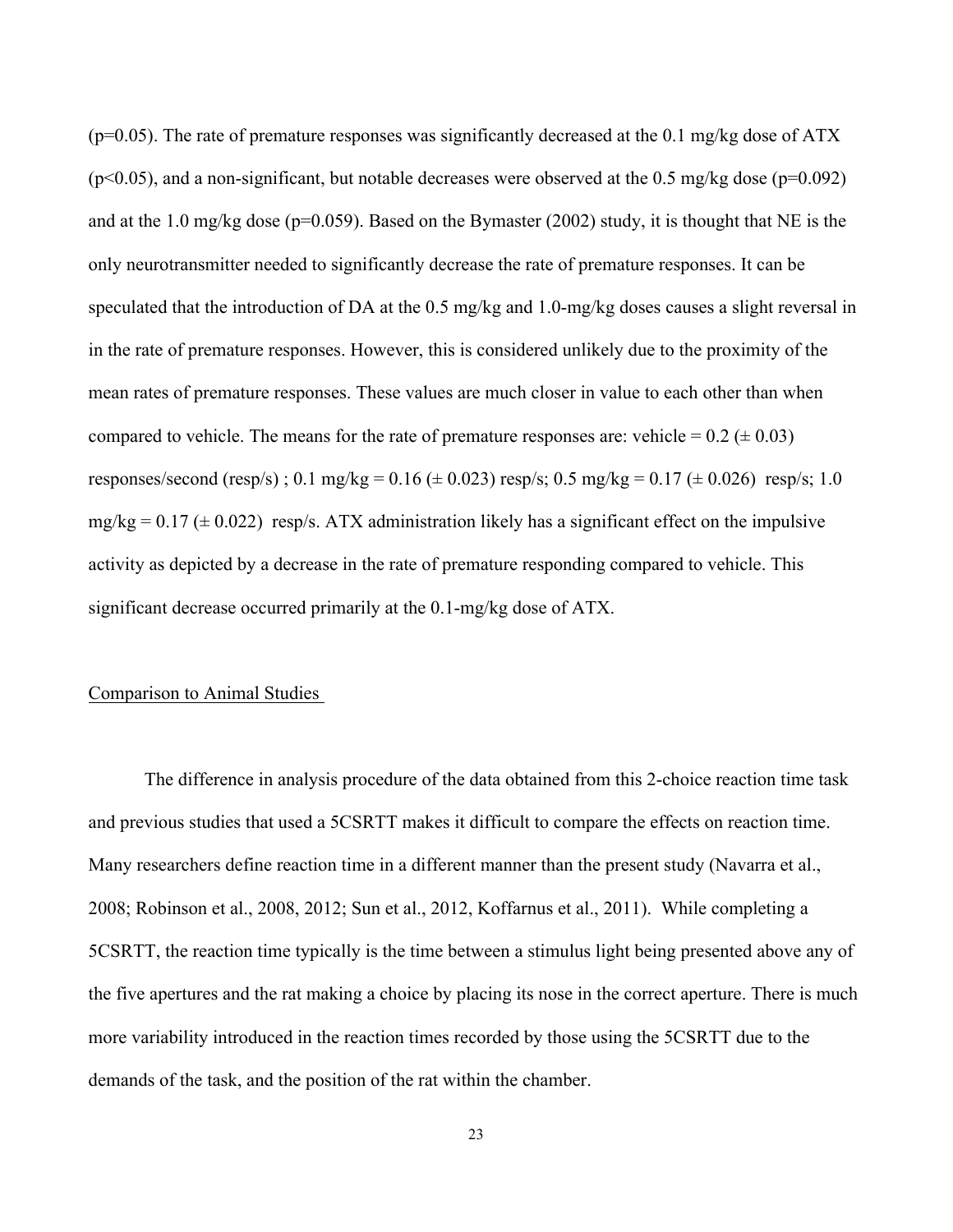A lateralized reaction time task is more directly comparable to the present 2-choice reaction time task due to the requirements of the tasks. The measure of reaction time in the lateralized reaction time task was most similar to the present study's reaction time, although the present study focused on initiation time. The reaction time of the lateralized reaction time task was defined as the time between the rat removing its nose from the center aperture and inserting it into the aperture over which the target stimulus was presented. The initiation time in our task was specified as the time elapsed between target stimulus presentation and the rat's removal of its nose from the center aperture. The present study, therefore, had a smaller movement component than the lateralized reaction time task, when focusing on initiation time. Our study was not congruent with the predictions based on the lateralized reaction time task, which suggested that there would be an increase in the reaction time at the 1.0 mg/kg dose of ATX. In our experiment, initiation time mode stayed the same and the DevMode decreased at 1.0 mg/kg dose of ATX.

The difference in results obtained by the lateralized reaction time task (Jentsch et al., 2009) and the current experiment may be related to the differences in data analysis. Because we eliminated movement times from our analysis, and looked at both mode and DevMode, we were able to focus on the time more concerned with inattention: initiation time.

## Further improvements to the paradigm

Significant results were obtained with the 2-choice reaction time task. Further studies should develop this paradigm to document the effect of ATX on attention. One change that may result in differing outcomes is the switching off of the house light. The light could have served as a distraction to the rats, and the removal of this element may help to further focus the rat's attention to the reaction time task.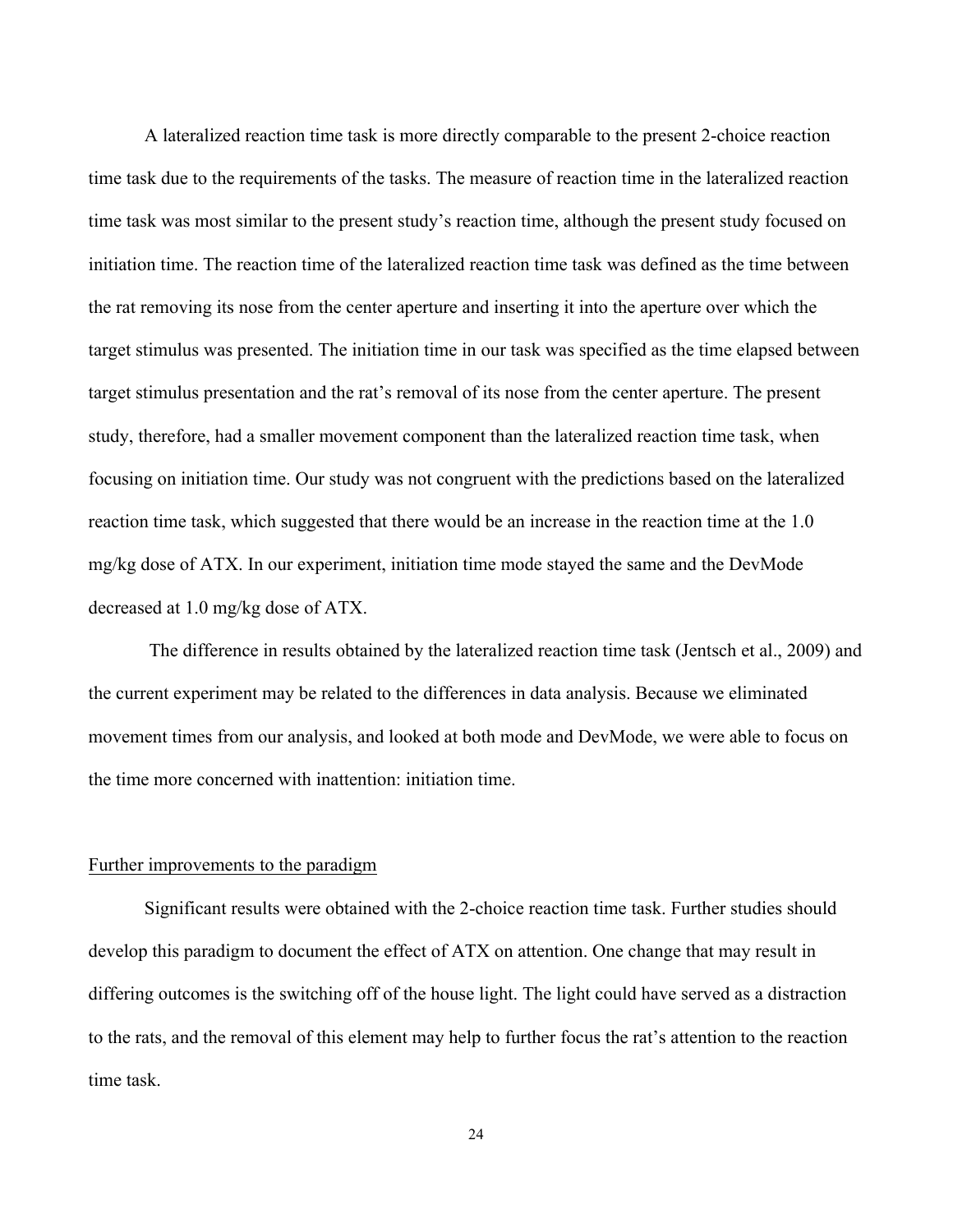Another element that may have an effect on the results is the addition of sound during the length of the task. This addition of an auditory element will increase the attentional load of the rat while it is completing the task. Researchers will be better able to determine the parameters of ATX efficacy by adding elements that require increased attention.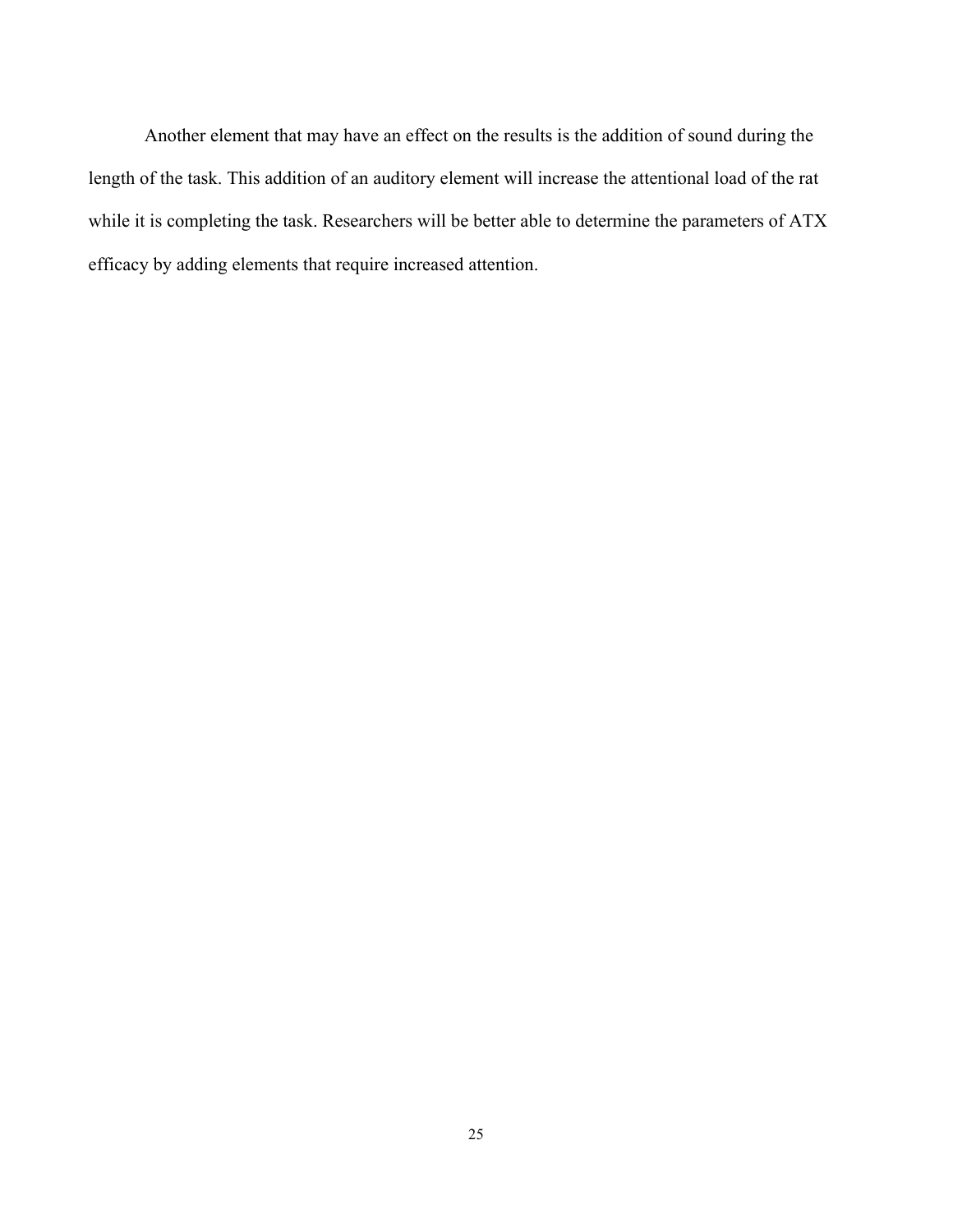## **CONCLUSIONS**

Overall, this study provided further evidence for the hypothesis that the Mode and DevMode are representative of separate behavioral processes, and can be manipulated independently of each other. ATX was shown to successfully decrease attentional lapses. These findings, therefore, support the use of the two-choice visual reaction time task and the analysis method, as an animal model of the ADHD symptom attentional lapses.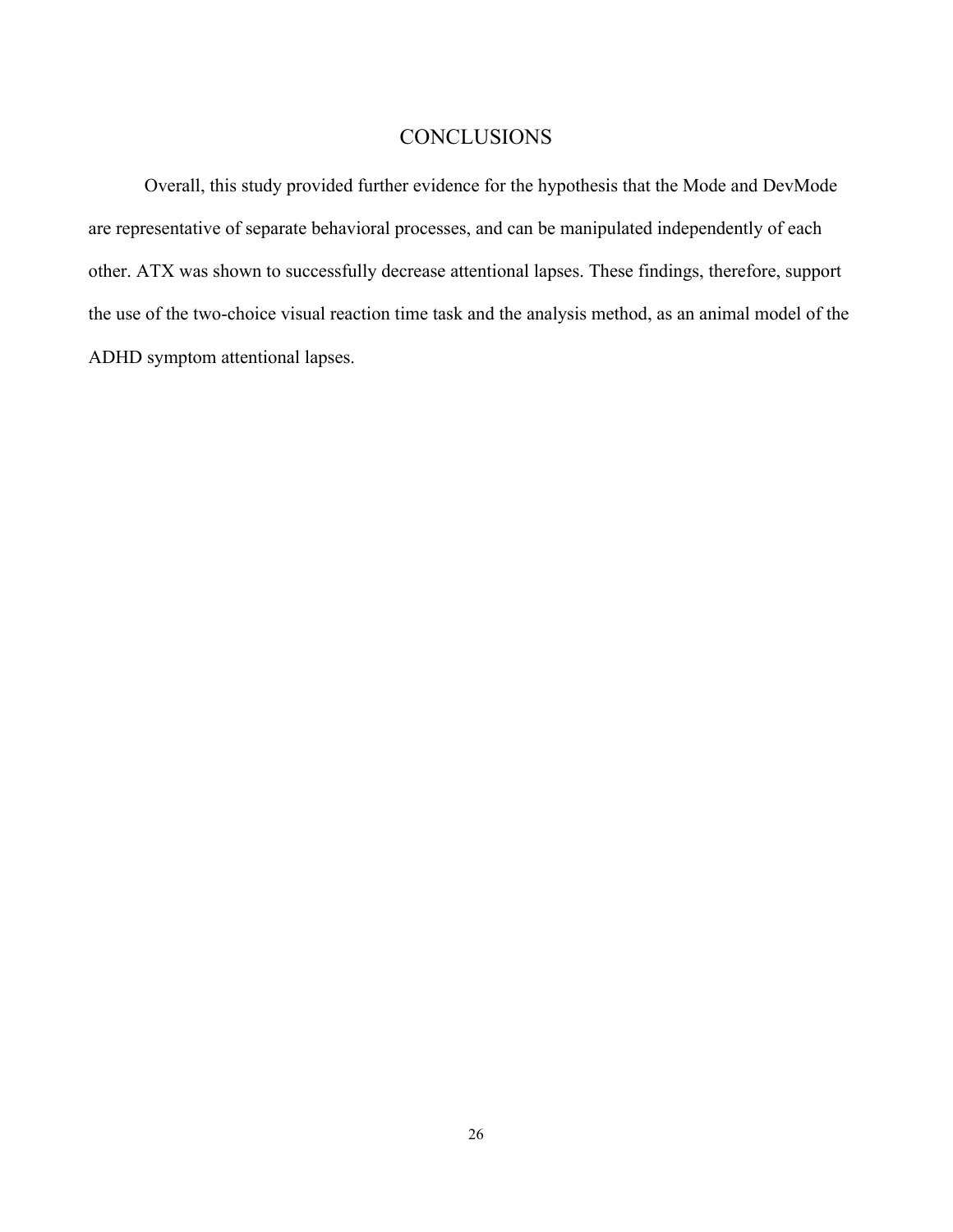

**Fig 1**: The mean modal values, in milliseconds,  $[±$  standard error of the mean (SEM)] at various doses of atomoxetine include: vehicle treatment = 247.5 ( $\pm$  11.18); 0.1 mg/kg ATX = 249.17( $\pm$ 9.20); 0.5 mg/kg ATX = 248.75 ( $\pm$  10.53); 1.0 mg/kg ATX = 256.25 ( $\pm$  12.32).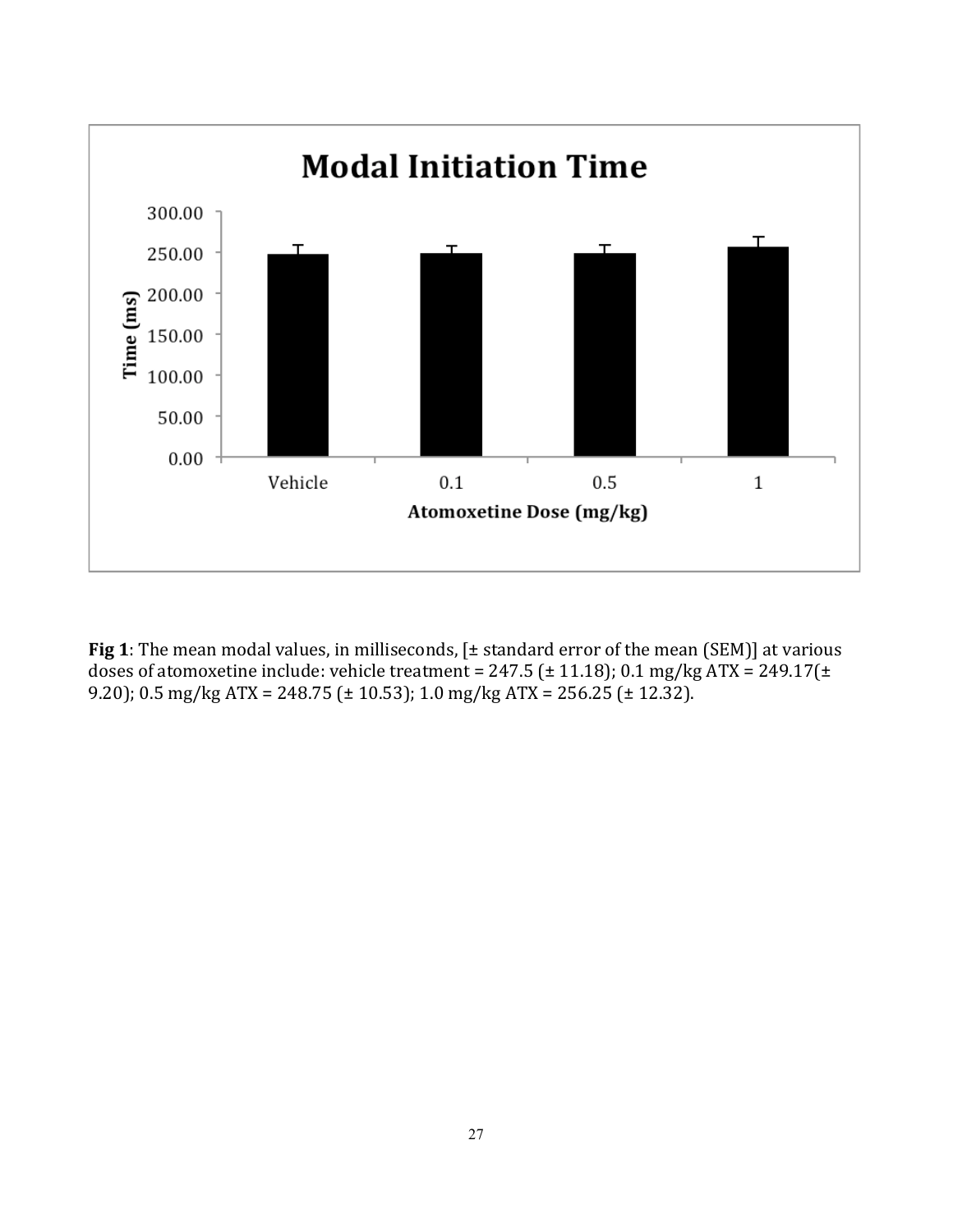

**Fig 2**: The DevMode value, in milliseconds,  $[±$  standard error of the mean  $(SEM)$ ] at various doses of atomoxetine include: vehicle treatment = 145.96 ( $\pm$  30.45); 0.1 mg/kg ATX = 143.78( $\pm$  27.05); 0.5 mg/kg ATX = 112.03 ( $\pm$  29.13); 1.0 mg/kg ATX = 95.74 ( $\pm$  17.22).  $*$  = Significant effect of ATX compared to vehicle.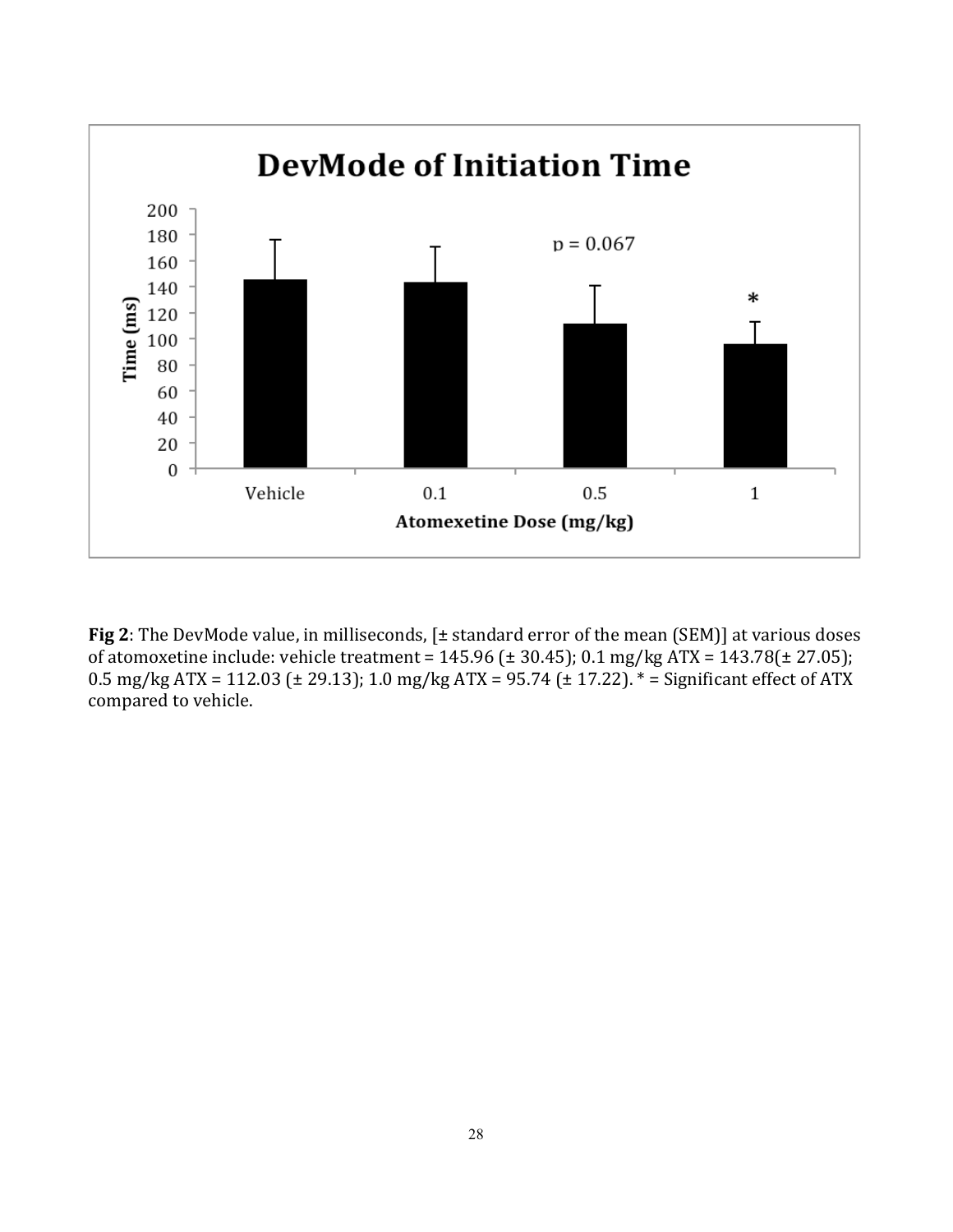

**Fig 3**: The total number of correct omissions  $[\pm$  standard error of the mean (SEM)] at various doses of atomoxetine include: vehicle treatment = 5.75 ( $\pm$  1.63); 0.1 mg/kg ATX = 5.17 ( $\pm$  1.62);  $0.5 \text{ mg/kg}$  ATX = 4.58 ( $\pm$  1.14); 1.0 mg/kg ATX = 5.83 ( $\pm$  1.71).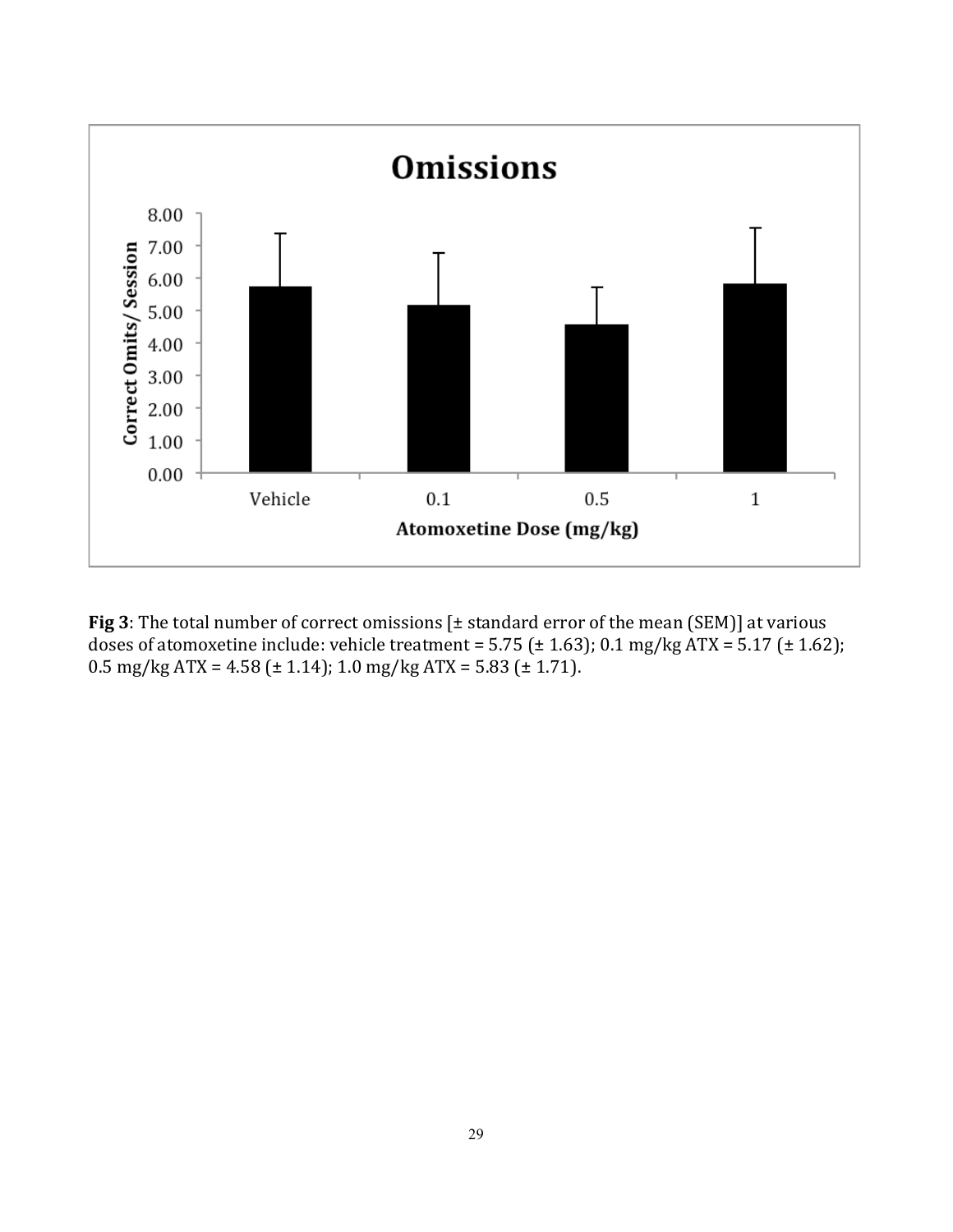

**Fig 4**: The rate of premature initiations (per second),  $[\pm$  standard error of the mean (SEM)] at various doses of atomoxetine include: vehicle treatment = .80 ( $\pm$  0.10); 0.1 mg/kg ATX = 0.74( $\pm$ 0.11);  $0.5 \text{ mg/kg}$  ATX = 0.67 ( $\pm$  0.08); 1.0 mg/kg ATX = 0.70 ( $\pm$  0.10).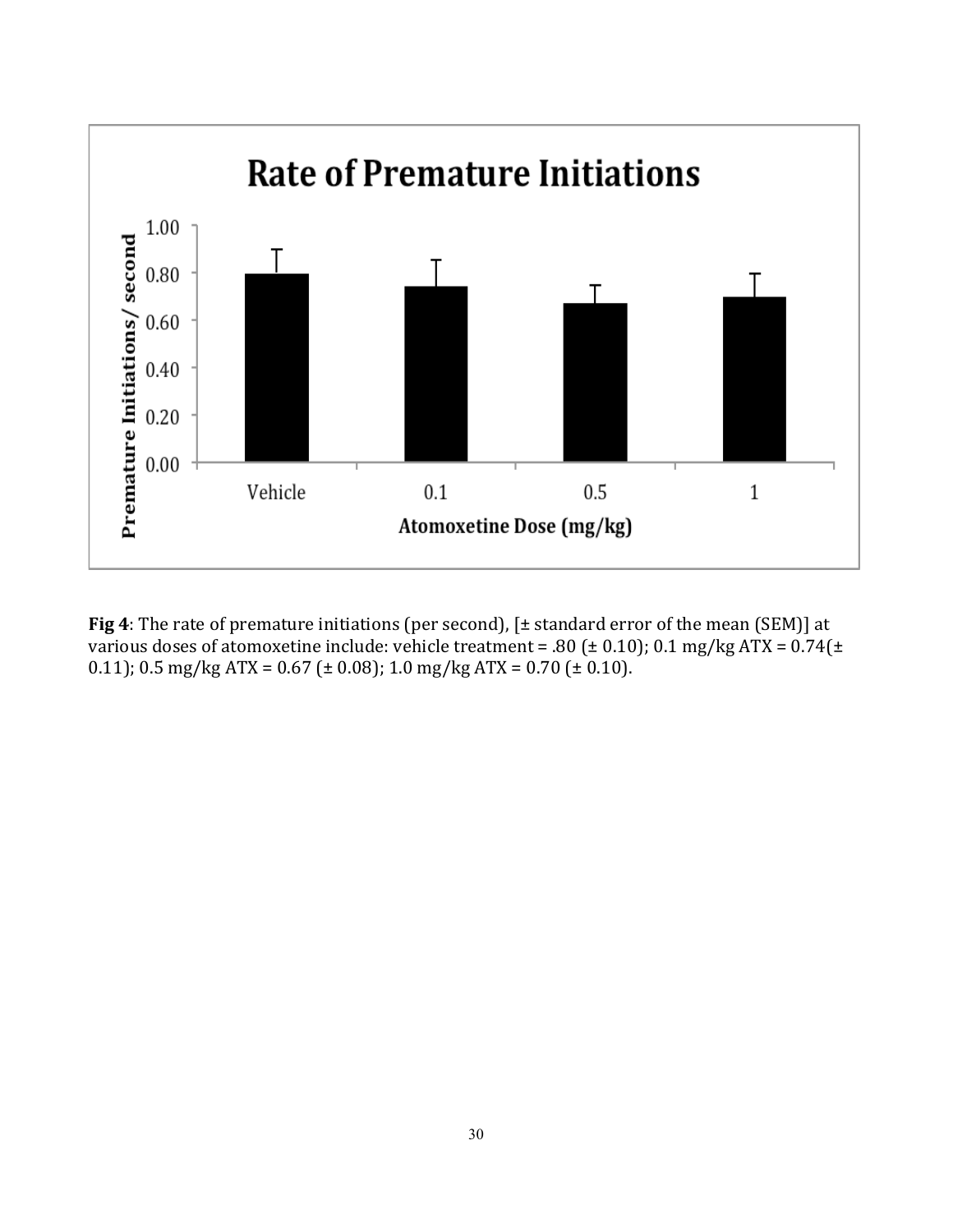

**Fig 5**: The rate of premature responses (per second),  $[t$  standard error of the mean (SEM)] at various doses of atomoxetine include: vehicle treatment = .20 ( $\pm$  0.03); 0.1 mg/kg ATX = 0.16( $\pm$ 0.02); 0.5 mg/kg ATX = 0.17 ( $\pm$  0.03); 1.0 mg/kg ATX = 0.17 ( $\pm$  0.02).  $*$  = Significant effect of ATX compared to vehicle.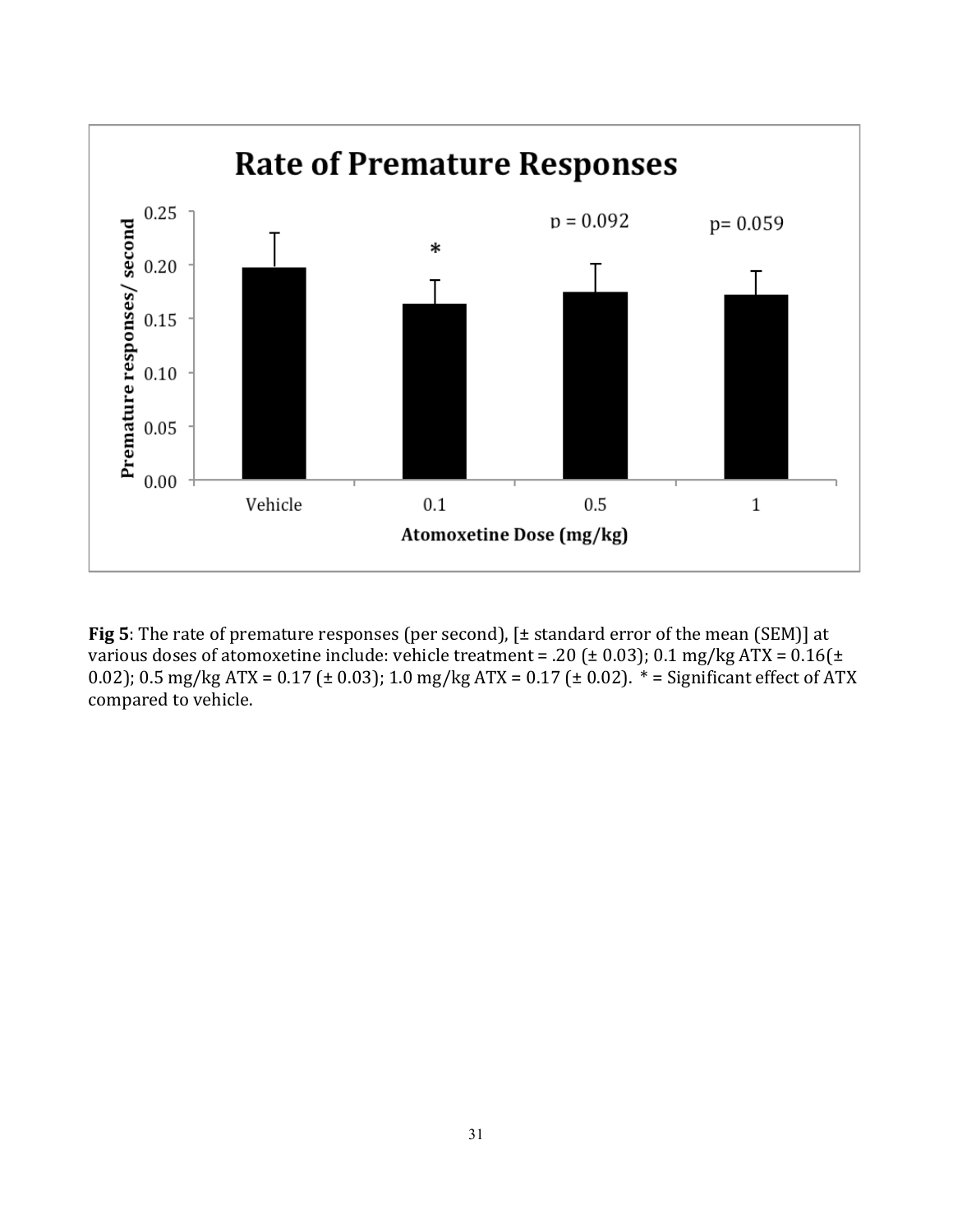## **List of References:**

Biederman, J., & Spencer, T. (1999). Attention-deficit/hyperactivity disorder (ADHD) as a noradrenergic disorder. *Biological Psychiatry*, 46, pp.1234-1242.

Bymaster, F.P., Katner, J.S., Nelson, D.L., Hemrick-Lueck, S.K., Thelkeld, P.G., Heiligenstein, J.H., Morin, M, S., Gehlert, D.R., Perry, K.W. (2002). Atomoxetine increases extracellular levels of norepinephrine and dopamine in prefrontal cortex of rat: a potential mechanism for efficacy in attention deficit/ hyperactivity disorder. *Neuropsychology,* 27, 699-711.

Cheyne, A., Carriere, J.S., Smilek, D. (2006). Absent mindedness: lapses of conscious awareness and everyday cognitive failures. *Consciousness and Cognition*, 15, 578-592.

Garnock-Jones, K., Keating, G. (2009) Atomoxetine: a review of its use in attention-deficit hyperactivity disorder in children and adolescents. *Pediatric Drugs*, 11 (3), 203-226

Hultsch, D.F., MacDonald, S.W.S., Dixon, R.A. (2002) Variability in reaction time performance of younger and older adults. *The Journals of Gerontology: Series B.* 57 (2) 101- 115.

Jentsch, D., Aarde, S., Seu, E. (2009) Effects of atomoxetine and methylphenidate on performance of a lateralized reaction time task in rats. *Psychopharmacology* 202, 497-504.

Koffarnus, M., Katz, J. (2011) Response requirement and increases in accuracy produced by stimulant drugs in a 5-choice serial reaction-time task in rats. *Psychopharmacology*, 213, 723- 733.

Kratz, O., Studer, P., Malcherek, S., Erbe, K., Moll, G.H., Heinrich, H. (2011) Attentional processes in children with ADHD: an event-related potential study using the attention network test. *International Journal of Psychophysiology.* 81(2), 82-90.

Kratz, O., Studer, P., Baack, J., Macherek, S., Erbe, K., Moll, G.H., Heinrich, H. (2012). Differential effects of methylphenidate and atomoxetine on attentional processes in children with ADHD: an event-related potential study using the attention network test. *Progress in Neuro-Psychopharmacology and Biological Psychiatry.* 37(1), 81-89.

Leth-Steenson, C., Elbaz, Z.K., Douglas, V.I. (2000) Mean response times, variability, and skew in the responding of ADHD children: a response time distributional approach. Acta Psychologica, 104, 167-190.